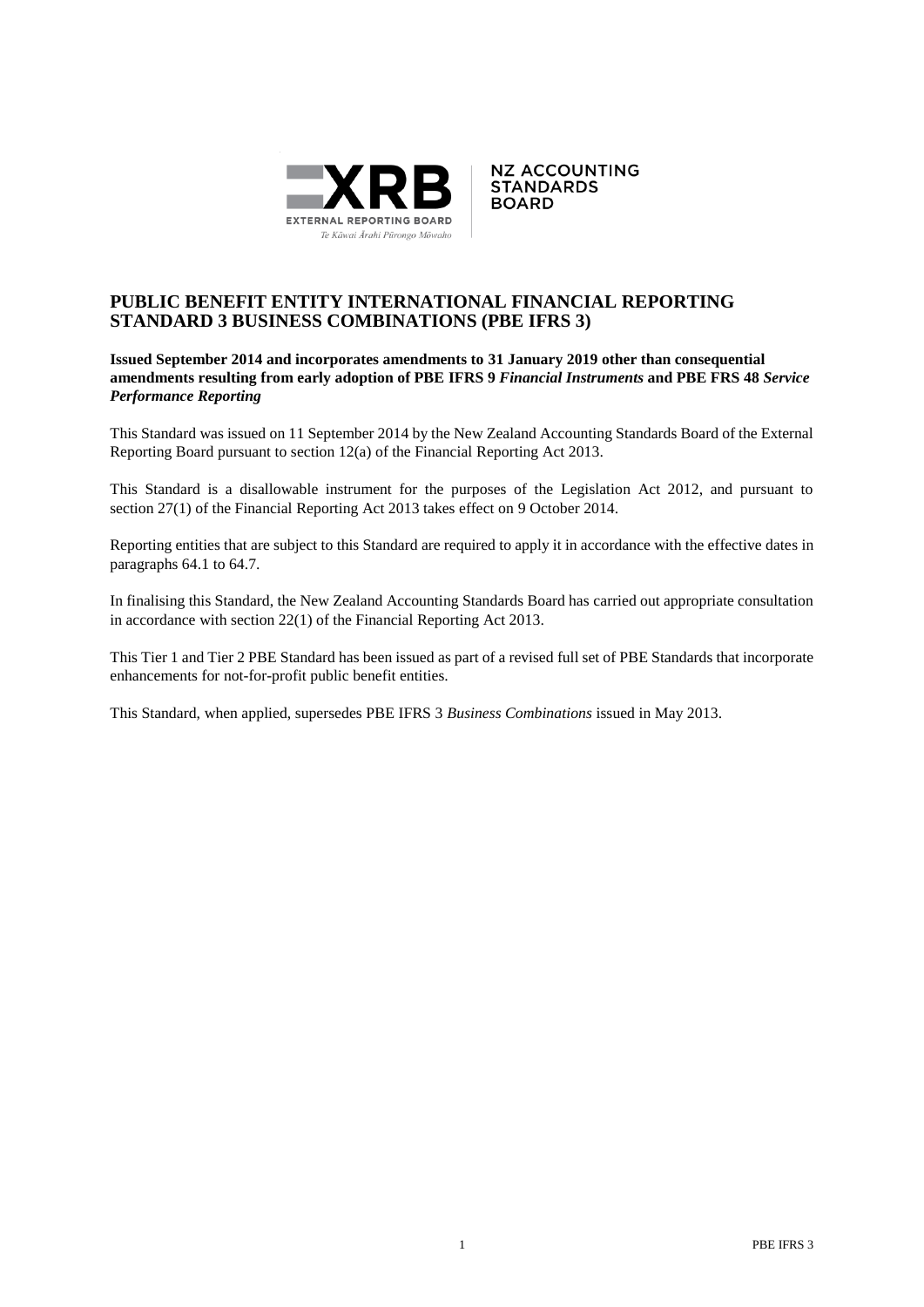## **PBE IFRS 3 BUSINESS COMBINATIONS**

## **COPYRIGHT**

© External Reporting Board (XRB) 2014

This XRB standard contains International Financial Reporting Standards (IFRS®) Foundation copyright material. Reproduction within New Zealand in unaltered form (retaining this notice) is permitted for personal and non-commercial use subject to the inclusion of an acknowledgement of the source.

Requests and enquiries concerning reproduction and rights for commercial purposes within New Zealand should be addressed to the Chief Executive, External Reporting Board at the following email address: [enquiries@xrb.govt.nz](mailto:enquiries@xrb.govt.nz) and the IFRS Foundation at the following email address: licences@ifrs.org

All existing rights (including copyrights) in this material outside of New Zealand are reserved by the IFRS Foundation. Further information and requests for authorisation to reproduce for commercial purposes outside New Zealand should be addressed to the IFRS Foundation.

ISBN 978-1-927292-50-1

## Copyright

IFRS Standards are issued by the International Accounting Standards Board Columbus Building, 7 Westferry Circus, Canary Wharf, London, E14 4HD, United Kingdom. Tel: +44 (0)20 7246 6410 Fax: +44 (0)20 7246 6411 Email: [info@ifrs.org](mailto:info@ifrs.org) Web: [www.ifrs.org](http://www.ifrs.org/)

**Copyright © International Financial Reporting Standards Foundation** All rights reserved.

Reproduced and distributed by the External Reporting Board with the permission of the IFRS Foundation.

This English language version of the IFRS Standards is the copyright of the IFRS Foundation.

- 1. The IFRS Foundation grants users of the English language version of IFRS Standards (Users) the permission to reproduce the IFRS Standards for
	- (i) the User's Professional Use, or
	- (ii) private study and education

**Professional Use**: means use of the English language version of the IFRS Standards in the User's professional capacity in connection with the business of providing accounting services for the purpose of application of IFRS Standards for preparation of financial statements and/or financial statement analysis to the User's clients or to the business in which the User is engaged as an accountant.

For the avoidance of doubt, the abovementioned usage does not include any kind of activities that make (commercial) use of the IFRS Standards other than direct or indirect application of IFRS Standards, such as but not limited to commercial seminars, conferences, commercial training or similar events.

- 2. For any application that falls outside Professional Use, Users shall be obliged to contact the IFRS Foundation for a separate individual licence under terms and conditions to be mutually agreed.
- 3. Except as otherwise expressly permitted in this notice, Users shall not, without prior written permission of the Foundation have the right to license, sublicense, transmit, transfer, sell, rent, or otherwise distribute any portion of the IFRS Standards to third parties in any form or by any means, whether electronic, mechanical or otherwise either currently known or yet to be invented.
- 4. Users are not permitted to modify or make alterations, additions or amendments to or create any derivative works, save as otherwise expressly permitted in this notice.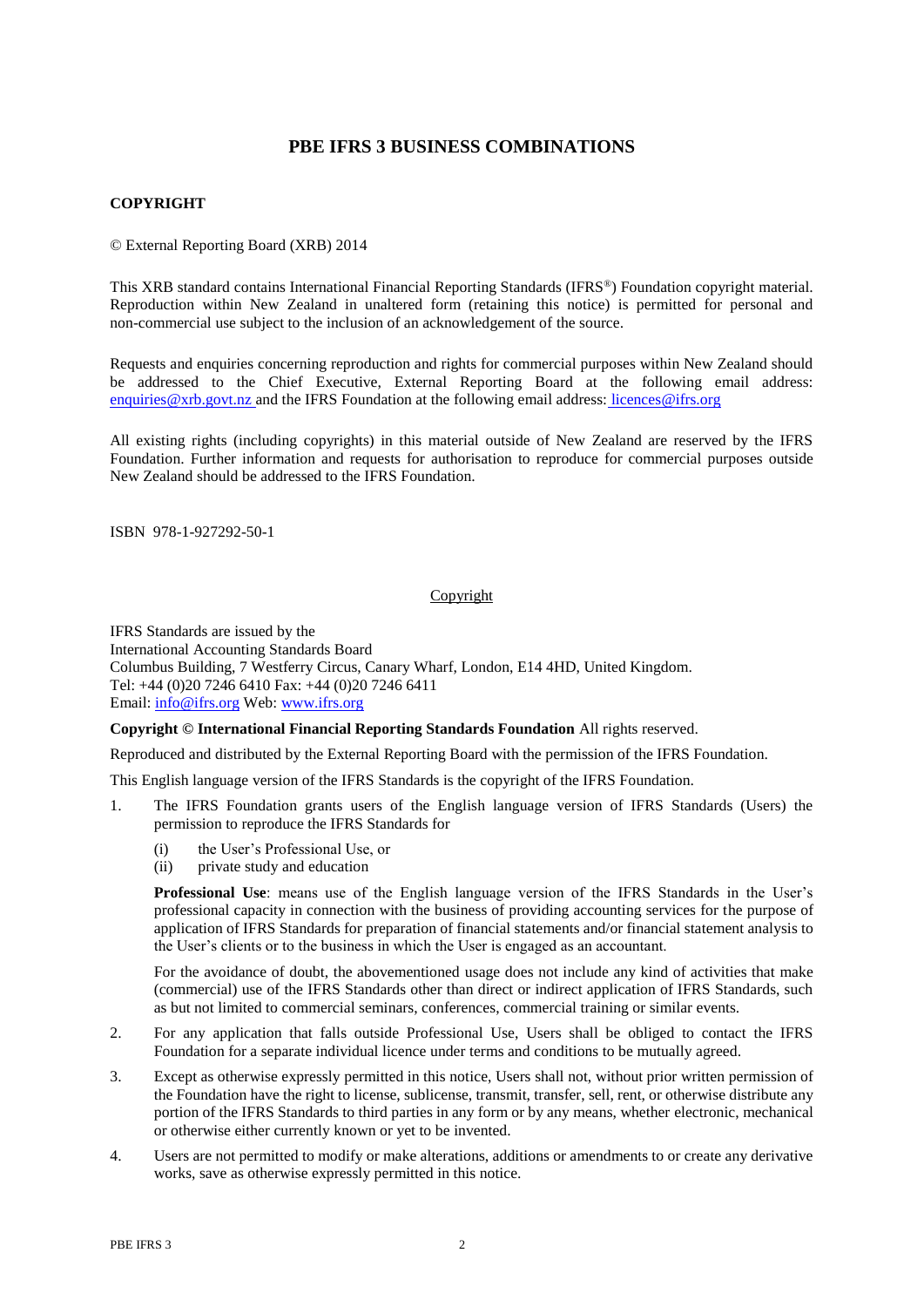5. Commercial reproduction and use rights are strictly prohibited. For further information please contact the IFRS Foundation at licences@ifrs.org.

The authoritative text of IFRS Standards is that issued by the International Accounting Standards Board in the English language. Copies may be obtained from the IFRS Foundation's Publications Department.

Please address publication and copyright matters in English to: IFRS Foundation Publications Department Columbus Building, 7 Westferry Circus, Canary Wharf, London, E14 4HD, United Kingdom. Tel: +44 (0)20 7332 2730 Fax: +44 (0)20 7332 2749 Email: [publications@ifrs.org](mailto:publications@ifrs.org) Web: [www.ifrs.org](http://www.ifrs.org/)

## Trade Marks



The IFRS Foundation logo, the IASB logo, the IFRS for SMEs logo, the "Hexagon Device", "IFRS Foundation", "eIFRS", "IAS", "IASB", "IFRS for SMEs", "IASs", "IFRS", "IFRSs", "International Accounting Standards" and "International Financial Reporting Standards", "IFRIC" and "SIC" are **Trade Marks** of the IFRS Foundation.

#### Disclaimer

The authoritative text of the IFRS Standards is reproduced and distributed by the External Reporting Board in respect of their application in New Zealand. The International Accounting Standards Board, the Foundation, the authors and the publishers do not accept responsibility for loss caused to any person who acts or refrains from acting in reliance on the material in this publication, whether such loss is caused by negligence or otherwise.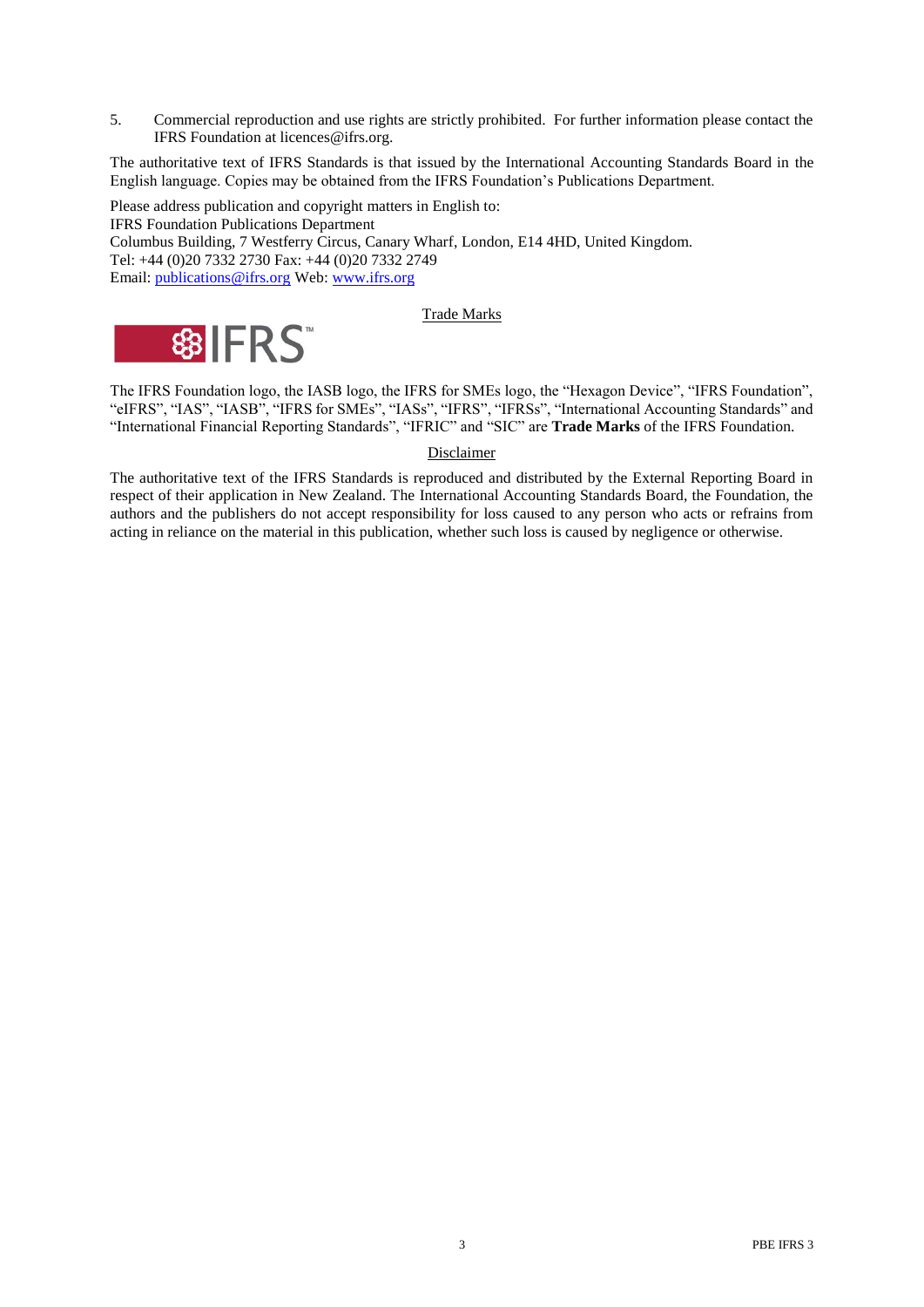# **PBE IFRS 3 BUSINESS COMBINATIONS**

## **CONTENTS**

|                                                                                     | Paragraph  |
|-------------------------------------------------------------------------------------|------------|
|                                                                                     | 1          |
|                                                                                     | $2 - 2.3$  |
|                                                                                     | 2.4        |
|                                                                                     | 3          |
|                                                                                     | $4 - 53$   |
|                                                                                     | $6 - 7$    |
|                                                                                     | $8 - 9$    |
| Recognising and Measuring the Identifiable Assets Acquired, the Liabilities Assumed | $10 - 31$  |
|                                                                                     | $10 - 17$  |
|                                                                                     | $11 - 14$  |
| Classifying or Designating Identifiable Assets Acquired and Liabilities             | $15 - 17$  |
|                                                                                     | $18 - 20$  |
|                                                                                     | $21 - 31$  |
|                                                                                     | $22 - 23$  |
|                                                                                     | $22 - 23$  |
| Exceptions to both the Recognition and Measurement Principles                       | $24 - 28$  |
|                                                                                     | $24 - 25$  |
|                                                                                     | 26         |
|                                                                                     | $27 - 28$  |
|                                                                                     | $29 - 31$  |
|                                                                                     | 29         |
|                                                                                     | 30         |
|                                                                                     | 31         |
| Recognising and Measuring Goodwill or a Gain from a Bargain Purchase                | $32 - 40$  |
|                                                                                     | $34 - 36$  |
|                                                                                     | $37 - 40$  |
|                                                                                     | $39 - 40$  |
| Additional Guidance for Applying the Acquisition Method to Particular Types of      | 41–44      |
| A Business Combination Achieved in Stages                                           | $41 - 42A$ |
| A Business Combination Achieved Without the Transfer of Consideration               | 43–44      |
|                                                                                     | $45 - 50$  |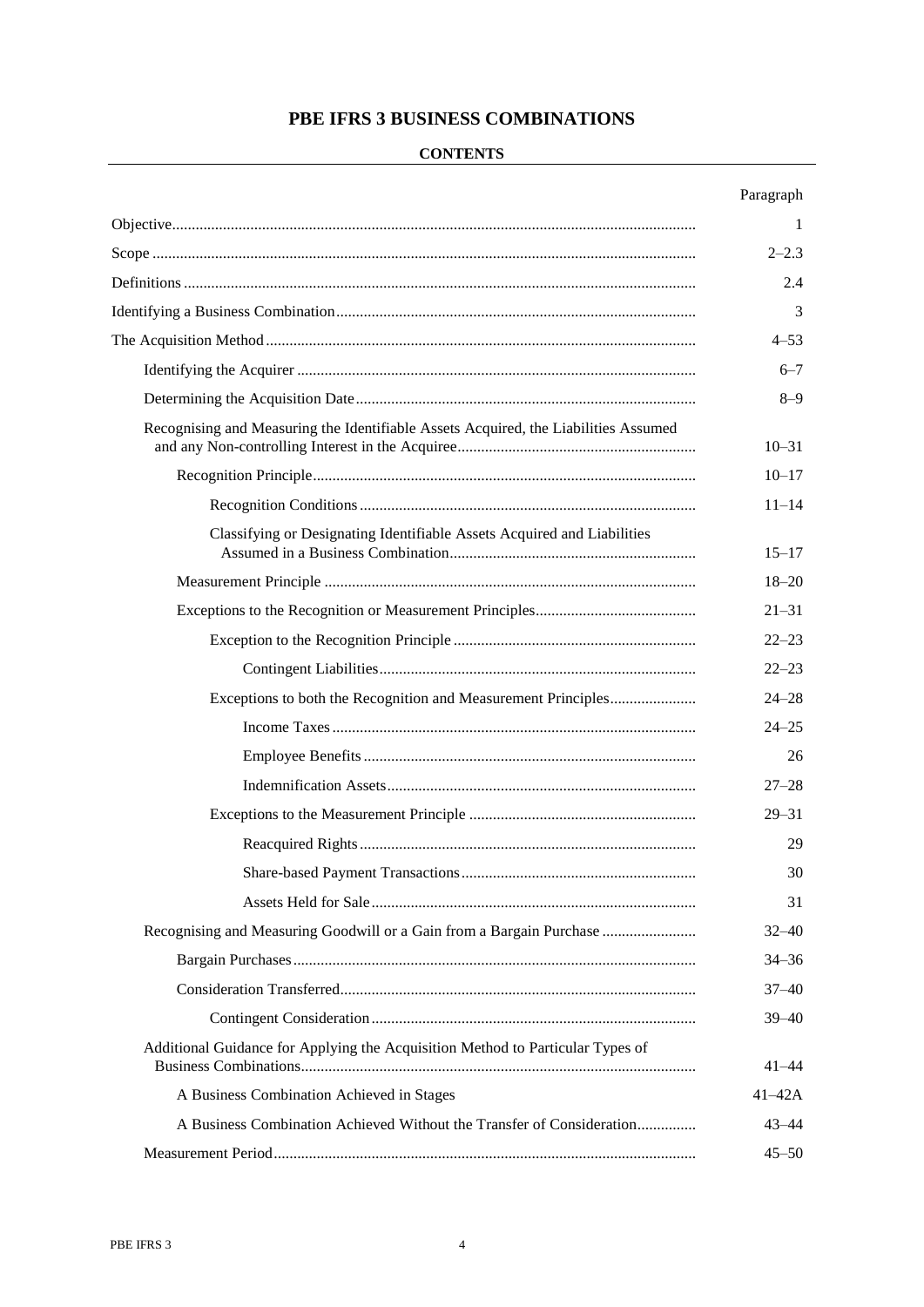| Determining what is part of the Business Combination Transaction |             |  |
|------------------------------------------------------------------|-------------|--|
|                                                                  | 53          |  |
|                                                                  |             |  |
|                                                                  | 55          |  |
|                                                                  | 56          |  |
|                                                                  | 57          |  |
|                                                                  | 58          |  |
|                                                                  | 59–RDR 63.1 |  |
|                                                                  |             |  |
|                                                                  | $64 - 64.7$ |  |
|                                                                  | $65 - 67$   |  |
|                                                                  | 68          |  |
| Appendix A: [Not used]                                           |             |  |
| Appendix B: Application Guidance                                 |             |  |
| <b>Basis for Conclusions</b>                                     |             |  |
| <b>History of Amendments</b>                                     |             |  |

**The following is available within New Zealand on the XRB website as additional material:**

IASB Basis for Conclusions

Public Benefit Entity International Financial Reporting Standard 3 *Business Combinations* is set out in the objective, paragraphs 1–68 and Appendices A and B. PBE IFRS 3 is based on International Financial Reporting Standard 3 *Business Combinations* (IFRS 3) (2008) as revised by the International Accounting Standards Board and NZ IFRS 3 *Business Combinations*. All the paragraphs have equal authority. PBE IFRS 3 should be read in the context of its objective, the NZASB's Basis for Conclusions on PBE IFRS 3, the IASB's Basis for Conclusions on IFRS 3, the *Public Benefit Entities' Conceptual Framework* and Standard XRB A1 *Application of the Accounting Standards Framework.* PBE IPSAS 3 *Accounting Policies, Changes in Accounting Estimates and Errors* provides a basis for selecting and applying accounting policies in the absence of explicit guidance.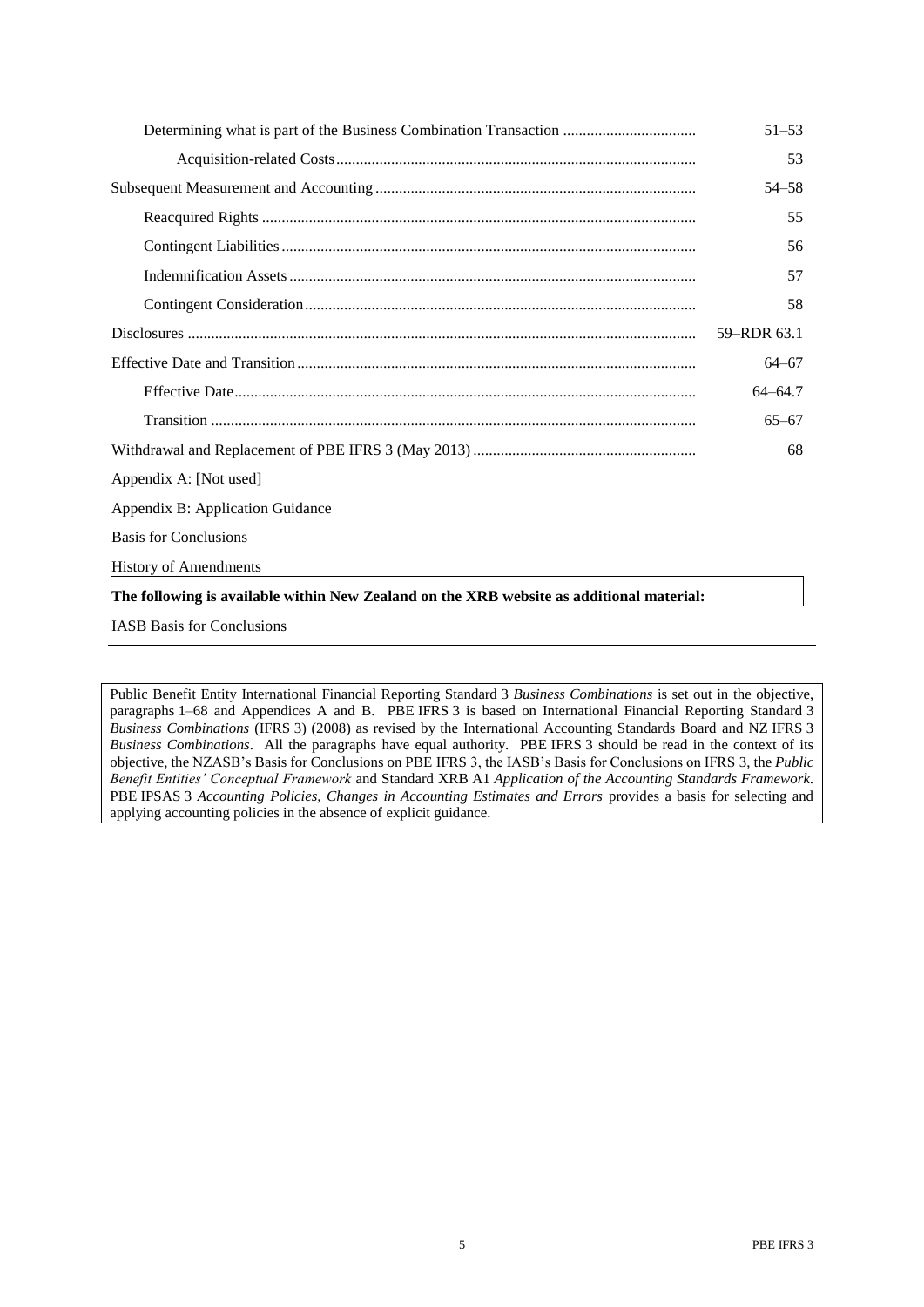## **Objective**

- 1. The objective of this Standard is to improve the relevance, faithful representation and comparability of the information that a reporting entity provides in its financial statements about a business combination and its effects. To accomplish that, this Standard establishes principles and requirements for how the acquirer:
	- (a) Recognises and measures in its financial statements the identifiable assets acquired, the liabilities assumed and any non-controlling interest in the acquiree;
	- (b) Recognises and measures the goodwill acquired in the business combination or a gain from a bargain purchase; and
	- (c) Determines what information to disclose to enable users of the financial statements to evaluate the nature and financial effects of the business combination.

## **Scope**

- 2. This Standard applies to a transaction or other event that meets the definition of a business combination. This Standard does not apply to:
	- (a) The accounting for the formation of a joint arrangement in the financial statements of the joint arrangement itself.
	- (b) The acquisition of an asset or a group of assets that does not constitute a business. In such cases the acquirer shall identify and recognise the individual identifiable assets acquired (including those assets that meet the definition of, and recognition criteria for, intangible assets in PBE IPSAS 31 *Intangible Assets*) and liabilities assumed. The cost of the group shall be allocated to the individual identifiable assets and liabilities on the basis of their relative fair values at the date of purchase. Such a transaction or event does not give rise to goodwill.
	- (c) A combination of entities or businesses under common control (paragraphs B1–B4 provide related application guidance).
- 2A. The requirements of this Standard do not apply to the acquisition by an investment entity, as defined in PBE IPSAS 35 *Consolidated Financial Statements*, of an investment in a controlled entity that is required to be measured at fair value through surplus or deficit.
- 2.1 **This Standard applies to Tier 1 and Tier 2 public benefit entities.**
- 2.2 **This Standard does not apply to a business combination arising from a local authority reorganisation.**
- 2.3 **A Tier 2 entity is not required to comply with the disclosure requirements in this Standard denoted with an asterisk (\*). Where a Tier 2 entity elects to apply a disclosure concession it shall comply with any RDR paragraphs associated with that concession.**

## **Definitions**

2.4 **The following terms are used in this Standard with the meanings specified:**

**The acquiree is the business or businesses that the acquirer obtains control of in a business combination.** 

**The acquirer is the entity that obtains control of the acquiree.** 

**Acquisition date is the date on which the acquirer obtains control of the acquiree.**

**A business is an integrated set of activities and assets that is capable of being conducted and managed for the purpose of providing a return in the form of dividends, lower costs or other economic benefits directly to investors or other owners, members or participants. In the context of this Standard, "business" also includes an integrated set of activities that is capable of being conducted or managed for the primary objective of providing goods or services for community or social benefit, rather than a financial return to equity holders.**

**A business combination is a transaction or other event in which an acquirer obtains control of one or more businesses. Transactions sometimes referred to as 'true mergers' or 'mergers of equals' are also business combinations as that term is used in this Standard.**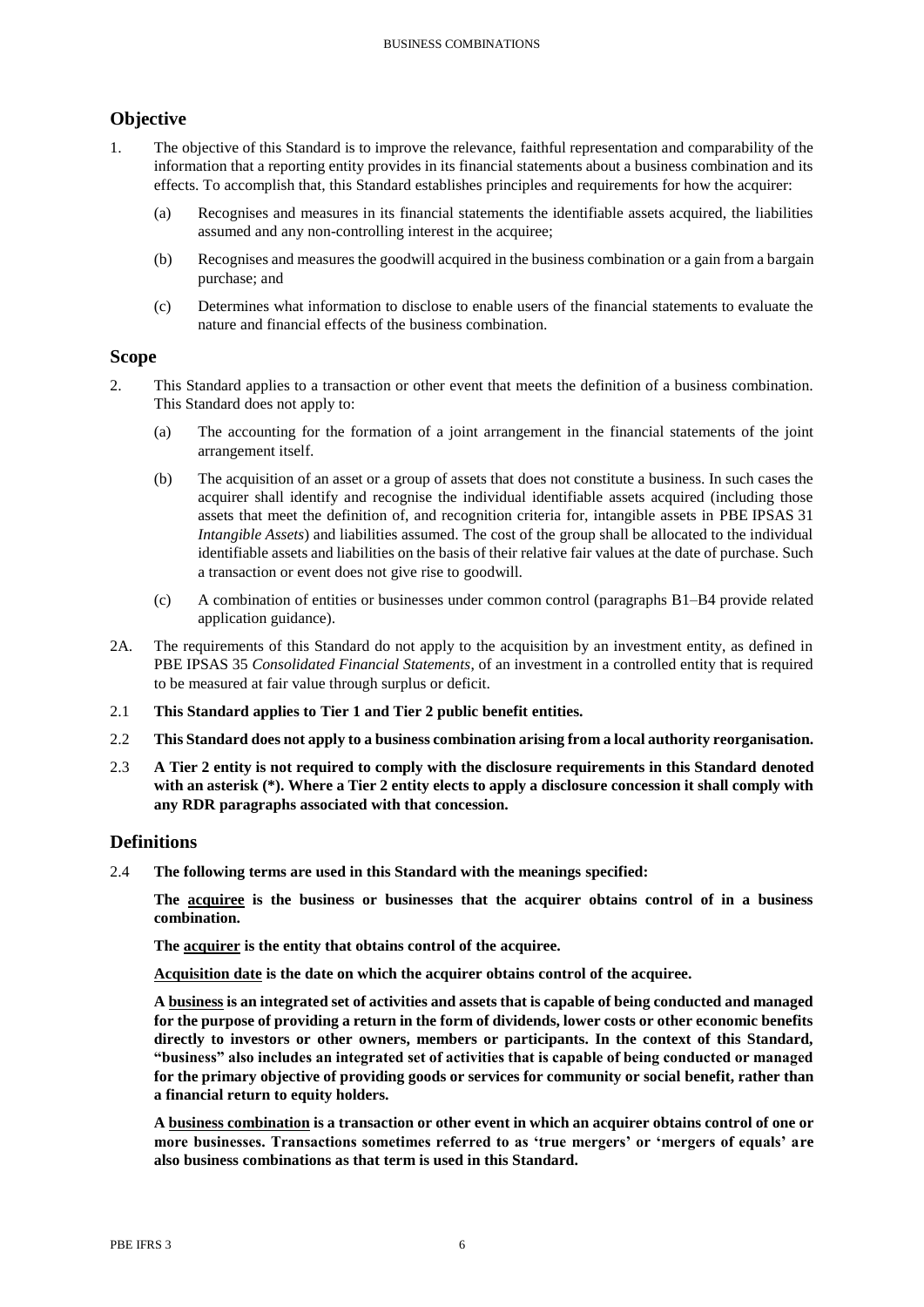**Contingent consideration is, usually, an obligation of the acquirer to transfer additional assets or equity interests to the former owners of an acquiree as part of the exchange for control of the acquiree if specified future events occur or conditions are met. However, contingent consideration also may give the acquirer the right to the return of previously transferred consideration if specified conditions are met.**

**One entity controls another entity when the entity is exposed, or has rights, to variable benefits from its involvement with the other entity and has the ability to affect the nature or amount of those benefits through its power over the other entity.**

**Equity interests, for the purposes of this Standard, is used broadly to mean ownership interests of investor-owned entities and owner, member or participant interests of mutual entities. In the context of this Standard "equity interests" may also mean ownership interests established by other mechanisms such as deed or statute.**

**Fair value is the amount for which an asset could be exchanged, or a liability settled, between knowledgeable, willing parties in an arm's length transaction.**

**Goodwill is an asset representing the future economic benefits arising from other assets acquired in a business combination that are not individually identified and separately recognised.**

**An asset is identifiable if it either:**

- (a) **Is separable, i.e., capable of being separated or divided from the entity and sold, transferred, licensed, rented or exchanged, either individually or together with a related contract, identifiable asset or liability, regardless of whether the entity intends to do so; or**
- (b) **Arises from contractual or other legal rights, regardless of whether those rights are transferable or separable from the entity or from other rights and obligations.**

**An intangible asset is an identifiable non-monetary asset without physical substance.** 

**Local authority reorganisation in the context of this Standard means:**

- (a) **The union of districts or regions; or**
- (b) **The constitution of a new district or region, including the constitution of a new local authority for that district or region; or**
- (c) **The abolition of a district or region, including the dissolution or abolition of the local authority for that district or region; or**
- (d) **The alteration of boundaries of any district or region; or**
- (e) **The transfer of a statutory obligation from one local authority to another; or**
- (f) **A proposal that a territorial authority assume the power of a regional council**

**where assets and liabilities are transferred to a local authority from another local authority at no cost, or for nominal consideration, pursuant to legislation, ministerial directive or other externally imposed requirement.**

**A mutual entity is an entity, other than an investor-owned entity, that provides dividends, lower costs or other economic benefits directly to its owners, members or participants. For example, a mutual insurance company, a credit union and a co-operative entity are all mutual entities.**

**Non-controlling interest is the net assets/equity in a controlled entity not attributable, directly or indirectly, to a controlling entity.**

**Owners, for the purposes of this Standard, is used broadly to include holders of equity interests of investor-owned entities and owners or members of, or participants in, mutual entities.**

**Terms defined in other PBE Standards are used in this Standard with the same meaning as those Standards, and are reproduced in the** *Glossary of Defined Terms* **published separately.**

## **Identifying a Business Combination**

3. An entity shall determine whether a transaction or other event is a business combination by applying the definition in this Standard, which requires that the assets acquired and liabilities assumed constitute a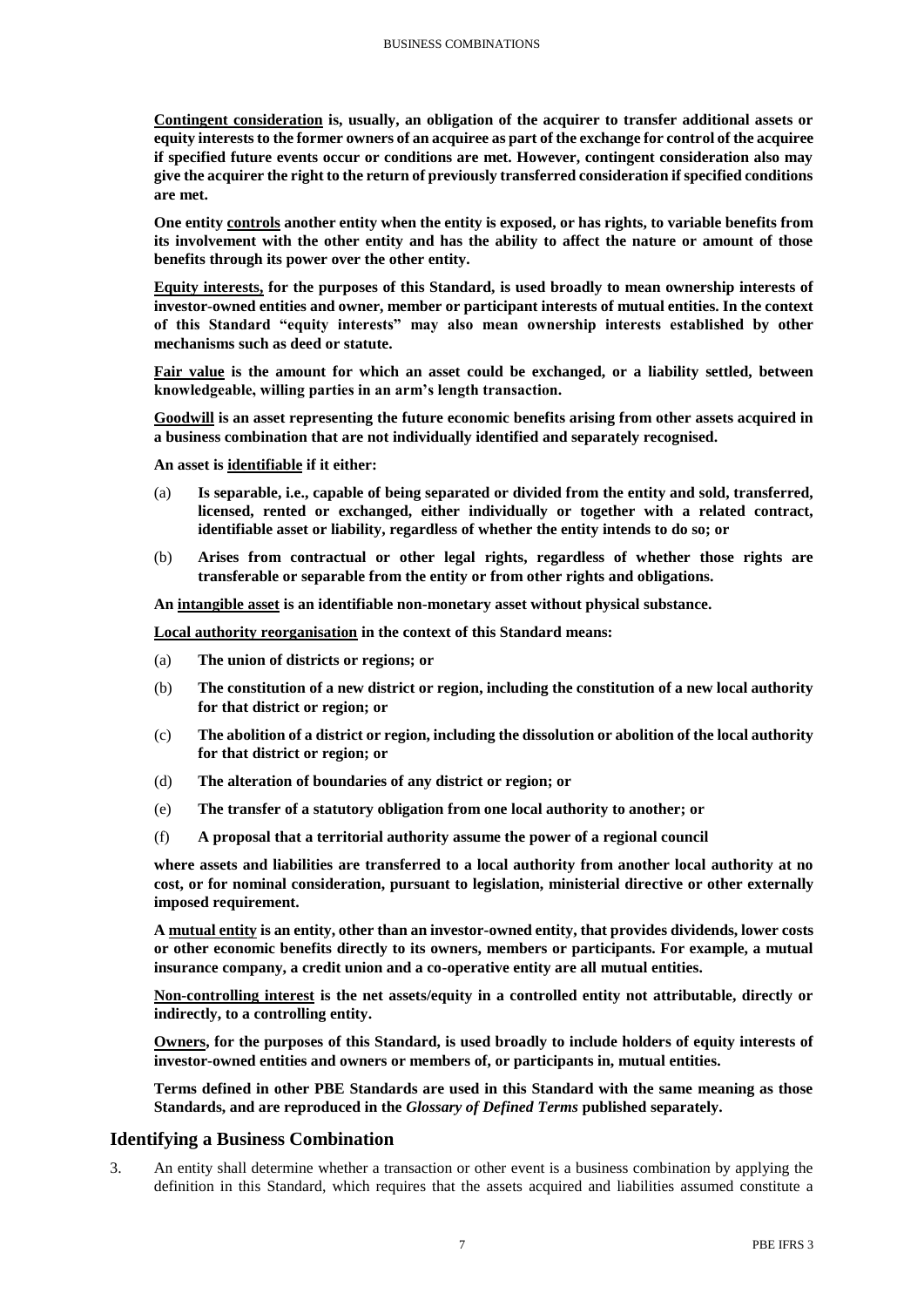business. If the assets acquired are not a business, the reporting entity shall account for the transaction or other event as an asset acquisition. Paragraphs B5–B12 provide guidance on identifying a business combination and the definition of a business.

## **The Acquisition Method**

- 4. An entity shall account for each business combination by applying the acquisition method.
- 5. Applying the acquisition method requires:
	- (a) Identifying the acquirer;
	- (b) Determining the acquisition date;
	- (c) Recognising and measuring the identifiable assets acquired, the liabilities assumed and any noncontrolling interest in the acquiree; and
	- (d) Recognising and measuring goodwill or a gain from a bargain purchase.

#### **Identifying the Acquirer**

- 6. **For each business combination, one of the combining entities shall be identified as the acquirer.**
- 7. The guidance in PBE IPSAS 35 shall be used to identify the acquirer—the entity that obtains control of the acquiree. If a business combination has occurred but applying the guidance in PBE IPSAS 35 does not clearly indicate which of the combining entities is the acquirer, the factors in paragraphs B14–B18 shall be considered in making that determination.

#### **Determining the Acquisition Date**

- 8. **The acquirer shall identify the acquisition date, which is the date on which it obtains control of the acquiree.**
- 9. The date on which the acquirer obtains control of the acquiree is generally the date on which the acquirer legally transfers the consideration, acquires the assets and assumes the liabilities of the acquiree—the closing date. However, the acquirer might obtain control on a date that is either earlier or later than the closing date. For example, the acquisition date precedes the closing date if a written agreement provides that the acquirer obtains control of the acquiree on a date before the closing date. An acquirer shall consider all pertinent facts and circumstances in identifying the acquisition date.

## **Recognising and Measuring the Identifiable Assets Acquired, the Liabilities Assumed and any Noncontrolling Interest in the Acquiree**

#### *Recognition Principle*

10. **As of the acquisition date, the acquirer shall recognise, separately from goodwill, the identifiable assets acquired, the liabilities assumed and any non-controlling interest in the acquiree. Recognition of identifiable assets acquired and liabilities assumed is subject to the conditions specified in paragraphs 11 and 12.** 

## **Recognition Conditions**

- 11. To qualify for recognition as part of applying the acquisition method, the identifiable assets acquired and liabilities assumed must meet the definitions of assets and liabilities in the *Public Benefit Entities' Conceptual Framework* at the acquisition date. For example, costs the acquirer expects but is not obliged to incur in the future to effect its plan to exit an activity of an acquiree or to terminate the employment of or relocate an acquiree's employees are not liabilities at the acquisition date. Therefore, the acquirer does not recognise those costs as part of applying the acquisition method. Instead, the acquirer recognises those costs in its post-combination financial statements in accordance with other PBE Standards.
- 12. In addition, to qualify for recognition as part of applying the acquisition method, the identifiable assets acquired and liabilities assumed must be part of what the acquirer and the acquiree (or its former owners) exchanged in the business combination transaction rather than the result of separate transactions. The acquirer shall apply the guidance in paragraphs 51–53 to determine which assets acquired or liabilities assumed are part of the exchange for the acquiree and which, if any, are the result of separate transactions to be accounted for in accordance with their nature and the applicable PBE Standards.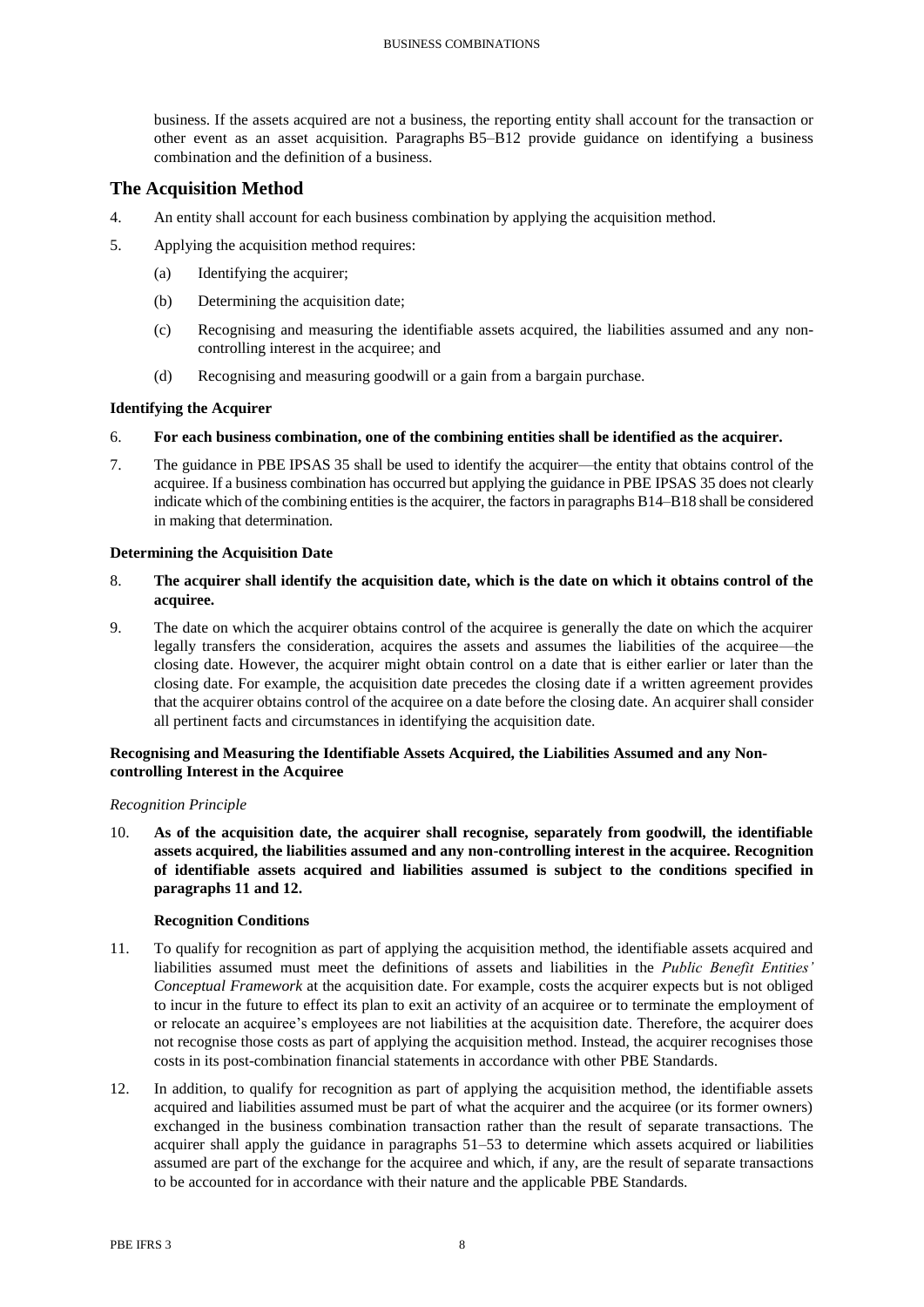#### BUSINESS COMBINATIONS

- 13. The acquirer's application of the recognition principle and conditions may result in recognising some assets and liabilities that the acquiree had not previously recognised as assets and liabilities in its financial statements. For example, the acquirer recognises the acquired identifiable intangible assets, such as a brand name, a patent or a customer relationship, that the acquiree did not recognise as assets in its financial statements because it developed them internally and charged the related costs to expense.
- 14. Paragraphs B28–B40 provide guidance on recognising operating leases and intangible assets. Paragraphs 22–28 specify the types of identifiable assets and liabilities that include items for which this Standard provides limited exceptions to the recognition principle and conditions.

## **Classifying or Designating Identifiable Assets Acquired and Liabilities Assumed in a Business Combination**

- 15. **At the acquisition date, the acquirer shall classify or designate the identifiable assets acquired and liabilities assumed as necessary to apply other PBE Standards subsequently. The acquirer shall make those classifications or designations on the basis of the contractual terms, economic conditions, its operating or accounting policies and other pertinent conditions as they exist at the acquisition date.**
- 16. In some situations, PBE Standards provide for different accounting depending on how an entity classifies or designates a particular asset or liability. Examples of classifications or designations that the acquirer shall make on the basis of the pertinent conditions as they exist at the acquisition date include but are not limited to:
	- (a) Classification of particular financial assets and liabilities as a financial asset or liability at fair value through surplus or deficit, or as a financial asset available for sale or held to maturity, in accordance with PBE IPSAS 29 *Financial Instruments: Recognition and Measurement*;
	- (b) Designation of a derivative instrument as a hedging instrument in accordance with PBE IPSAS 29; and
	- (c) Assessment of whether an embedded derivative should be separated from the host contract in accordance with PBE IPSAS 29 (which is a matter of 'classification' as this Standard uses that term).
- 17. This Standard provides two exceptions to the principle in paragraph 15:
	- (a) Classification of a lease contract as either an operating lease or a finance lease in accordance with PBE IPSAS 13 *Leases*; and
	- (b) Classification of a contract as an insurance contract in accordance with PBE IFRS 4 *Insurance Contracts*.

The acquirer shall classify those contracts on the basis of the contractual terms and other factors at the inception of the contract (or, if the terms of the contract have been modified in a manner that would change its classification, at the date of that modification, which might be the acquisition date).

#### *Measurement Principle*

## 18. **The acquirer shall measure the identifiable assets acquired and the liabilities assumed at their acquisition-date fair values.**

- 19. For each business combination, the acquirer shall measure at the acquisition date components of noncontrolling interests in the acquiree that are present ownership interests and entitle their holders to a proportionate share of the entity's net assets in the event of liquidation at either:
	- (a) Fair value; or
	- (b) The present ownership instruments' proportionate share in the recognised amounts of the acquiree's identifiable net assets.

All other components of non-controlling interests shall be measured at their acquisition-date fair values, unless another measurement basis is required by PBE Standards.

20. Paragraphs B41–B45 provide guidance on measuring the fair value of particular identifiable assets and a non-controlling interest in an acquiree. Paragraphs 24–31 specify the types of identifiable assets and liabilities that include items for which this Standard provides limited exceptions to the measurement principle.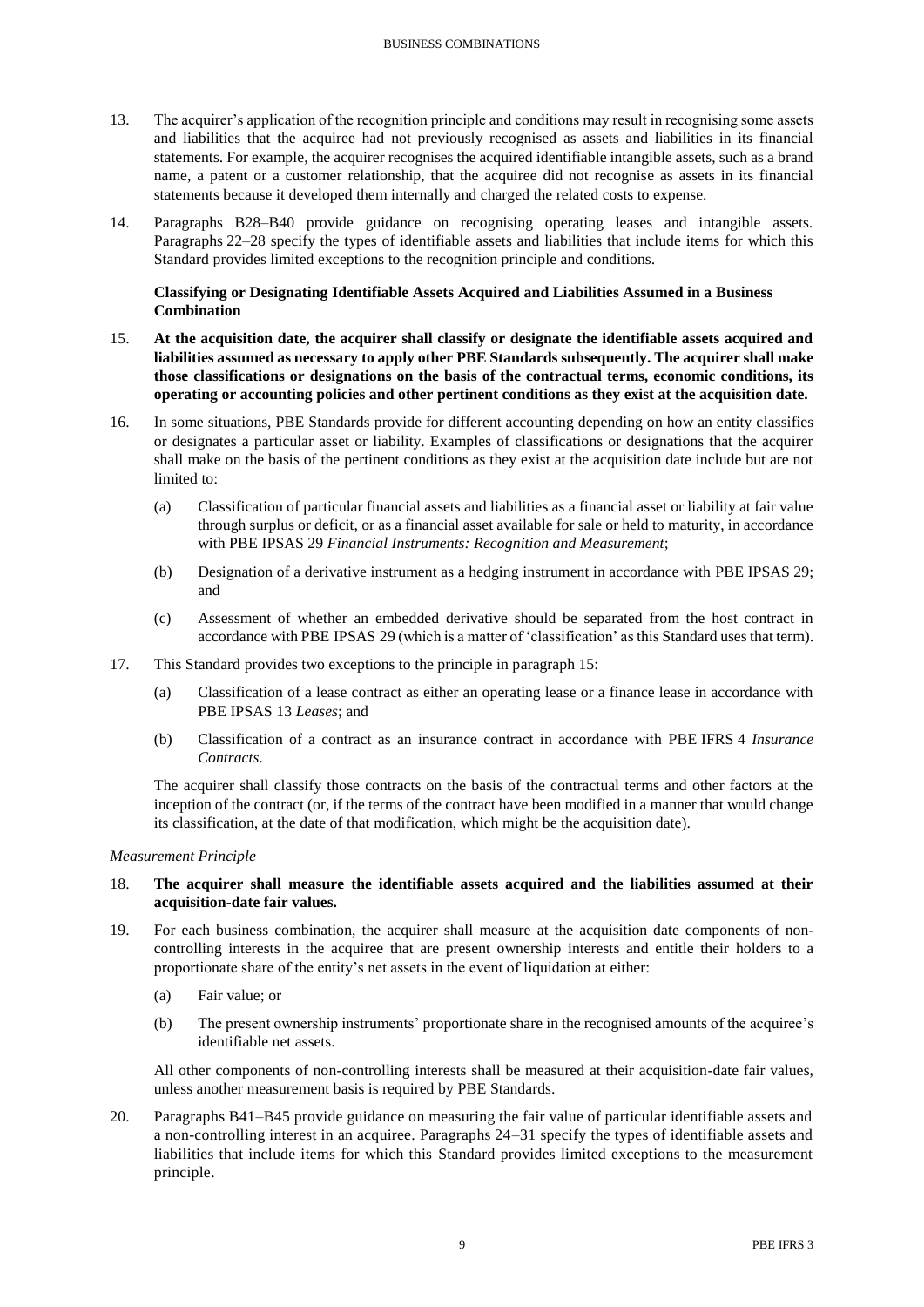## *Exceptions to the Recognition or Measurement Principles*

- 21. This Standard provides limited exceptions to its recognition and measurement principles. Paragraphs 22-31 specify both the particular items for which exceptions are provided and the nature of those exceptions. The acquirer shall account for those items by applying the requirements in paragraphs 22–31, which will result in some items being:
	- (a) Recognised either by applying recognition conditions in addition to those in paragraphs 11 and 12 or by applying the requirements of other PBE Standards, with results that differ from applying the recognition principle and conditions.
	- (b) Measured at an amount other than their acquisition-date fair values.

## **Exception to the Recognition Principle**

## *Contingent Liabilities*

- 22. PBE IPSAS 19 *Provisions, Contingent Liabilities and Contingent Assets* defines a contingent liability as:
	- (a) A possible obligation that arises from past events and whose existence will be confirmed only by the occurrence or non-occurrence of one or more uncertain future events not wholly within the control of the entity; or
	- (b) A present obligation that arises from past events but is not recognised because:
		- (i) It is not probable that an outflow of resources embodying economic benefits or service potential will be required to settle the obligation; or
		- (ii) The amount of the obligation cannot be measured with sufficient reliability.<sup>1</sup>
- 23. The requirements in PBE IPSAS 19 do not apply in determining which contingent liabilities to recognise as of the acquisition date. Instead, the acquirer shall recognise as of the acquisition date a contingent liability assumed in a business combination if it is a present obligation that arises from past events and its fair value can be measured reliably. Therefore, contrary to PBE IPSAS 19, the acquirer recognises a contingent liability assumed in a business combination at the acquisition date even if it is not probable that an outflow of resources embodying economic benefits will be required to settle the obligation. Paragraph 56 provides guidance on the subsequent accounting for contingent liabilities.

## **Exceptions to both the Recognition and Measurement Principles**

## *Income Taxes*

- 24. The acquirer shall recognise and measure a deferred tax asset or liability arising from the assets acquired and liabilities assumed in a business combination in accordance with PBE IAS 12 *Income Taxes*.
- 25. The acquirer shall account for the potential tax effects of temporary differences and carryforwards of an acquiree that exist at the acquisition date or arise as a result of the acquisition in accordance with PBE IAS 12.

## *Employee Benefits*

26. The acquirer shall recognise and measure a liability (or asset, if any) related to the acquiree's employee benefit arrangements in accordance with PBE IPSAS 39 *Employee Benefits*.

## *Indemnification Assets*

27. The seller in a business combination may contractually indemnify the acquirer for the outcome of a contingency or uncertainty related to all or part of a specific asset or liability. For example, the seller may indemnify the acquirer against losses above a specified amount on a liability arising from a particular contingency; in other words, the seller will guarantee that the acquirer's liability will not exceed a specified amount. As a result, the acquirer obtains an indemnification asset. The acquirer shall recognise an indemnification asset at the same time that it recognises the indemnified item measured on the same basis as

 $\overline{a}$ 

<sup>1</sup> Information that is reliable is free from material error and bias, and can be depended on by users to faithfully represent that which it purports to represent or could reasonably be expected to represent. Paragraph BC10 of PBE IPSAS 1 *Presentation of Financial Statements* discusses the transitional approach to the explanation of reliability.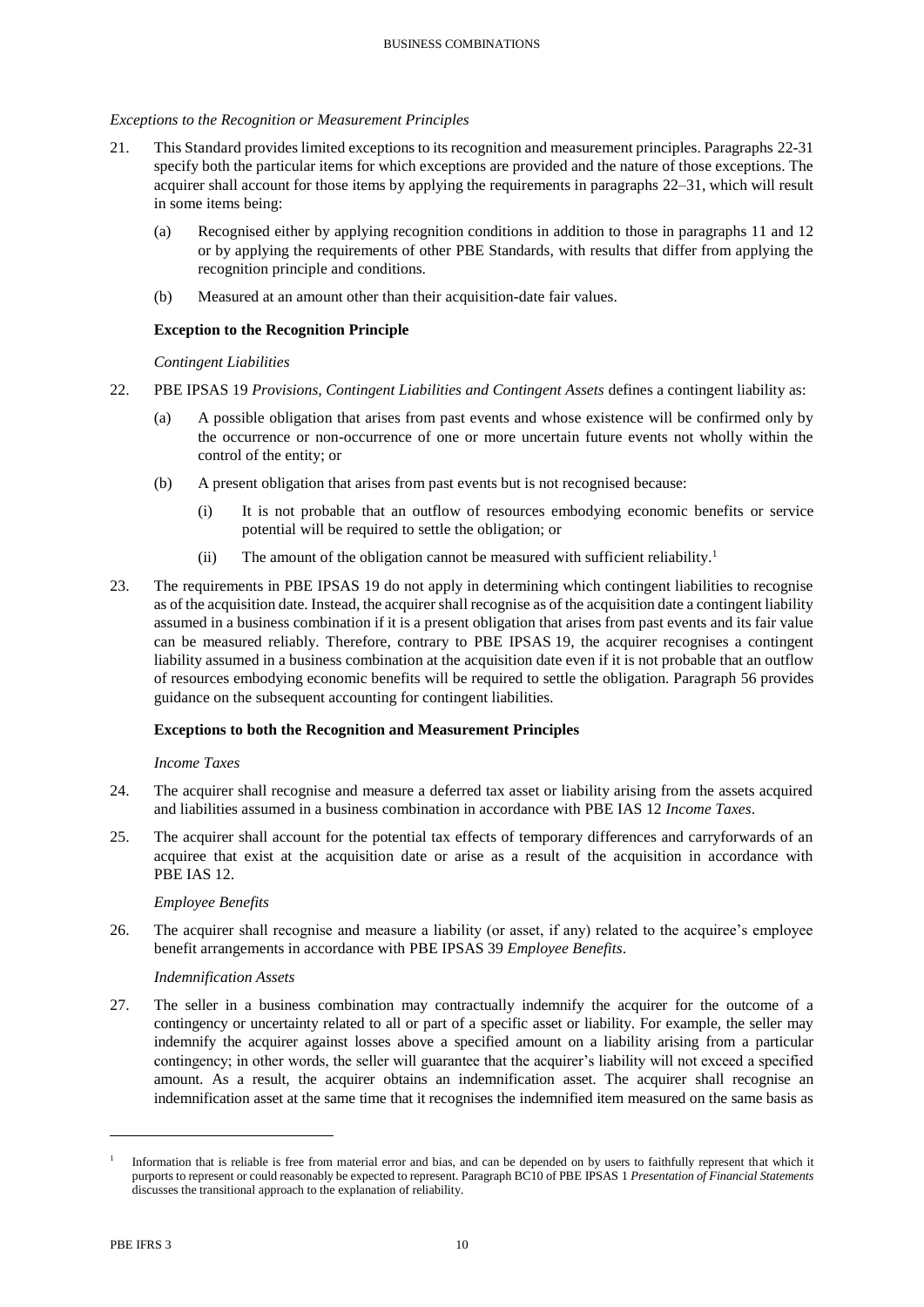the indemnified item, subject to the need for a valuation allowance for uncollectible amounts. Therefore, if the indemnification relates to an asset or a liability that is recognised at the acquisition date and measured at its acquisition-date fair value, the acquirer shall recognise the indemnification asset at the acquisition date measured at its acquisition-date fair value. For an indemnification asset measured at fair value, the effects of uncertainty about future cash flows because of collectibility considerations are included in the fair value measure and a separate valuation allowance is not necessary (paragraph B41 provides related application guidance).

28. In some circumstances, the indemnification may relate to an asset or a liability that is an exception to the recognition or measurement principles. For example, an indemnification may relate to a contingent liability that is not recognised at the acquisition date because its fair value is not reliably measurable at that date. Alternatively, an indemnification may relate to an asset or a liability, for example, one that results from an employee benefit, that is measured on a basis other than acquisition-date fair value. In those circumstances, the indemnification asset shall be recognised and measured using assumptions consistent with those used to measure the indemnified item, subject to management's assessment of the collectibility of the indemnification asset and any contractual limitations on the indemnified amount. Paragraph 57 provides guidance on the subsequent accounting for an indemnification asset.

## **Exceptions to the Measurement Principle**

#### *Reacquired Rights*

29. The acquirer shall measure the value of a reacquired right recognised as an intangible asset on the basis of the remaining contractual term of the related contract regardless of whether market participants would consider potential contractual renewals in determining its fair value. Paragraphs B35 and B36 provide related application guidance.

#### *Share-based Payment Transactions*

30. This Standard does not provide guidance on accounting for a liability or an equity instrument related to share-based payment transactions of the acquiree or the replacement of an acquiree's share-based payment transactions with share-based payment transactions of the acquirer. Guidance can be found in the relevant international or national accounting standard on share-based payment transactions.

#### *Assets Held for Sale*

31. The acquirer shall measure an acquired non-current asset (or disposal group) that is classified as held for sale at the acquisition date in accordance with PBE IFRS 5 *Non-current Assets Held for Sale and Discontinued Operations* at fair value less costs to sell in accordance with paragraphs 15–18 of that Standard.

#### **Recognising and Measuring Goodwill or a Gain from a Bargain Purchase**

- 32. **The acquirer shall recognise goodwill as of the acquisition date measured as the excess of (a) over (b) below:**
	- (a) **The aggregate of:**
		- (i) **The consideration transferred measured in accordance with this Standard, which generally requires acquisition-date fair value (see paragraph 37);**
		- (ii) **The amount of any non-controlling interest in the acquiree measured in accordance with this Standard; and**
		- (iii) **In a business combination achieved in stages (see paragraphs 41 and 42), the acquisition-date fair value of the acquirer's previously held equity interest in the acquiree.**
	- (b) **The net of the acquisition-date amounts of the identifiable assets acquired and the liabilities assumed measured in accordance with this Standard.**
- 33. In a business combination in which the acquirer and the acquiree (or its former owners) exchange only equity interests, the acquisition-date fair value of the acquiree's equity interests may be more reliably measurable than the acquisition-date fair value of the acquirer's equity interests. If so, the acquirer shall determine the amount of goodwill by using the acquisition-date fair value of the acquiree's equity interests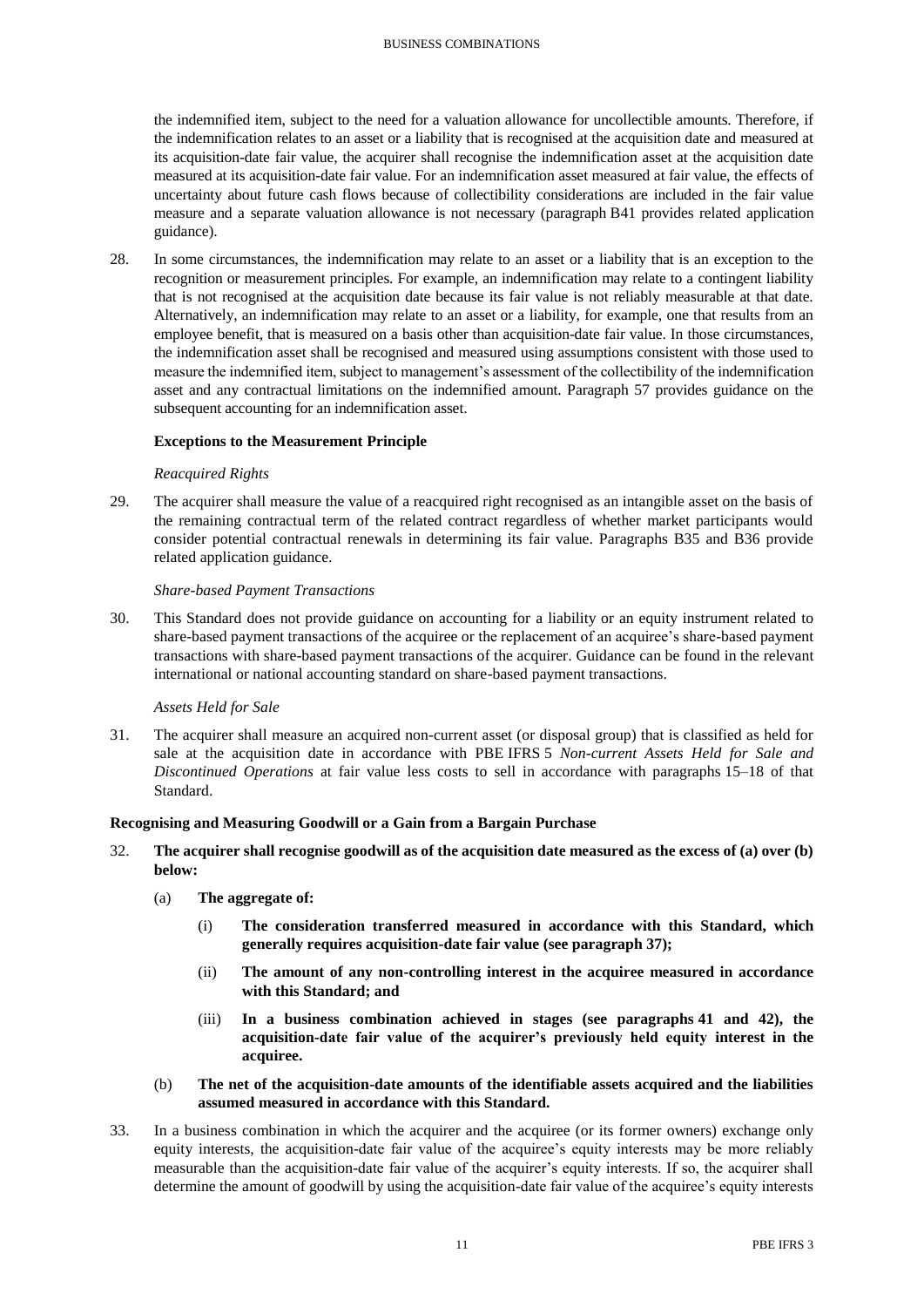instead of the acquisition-date fair value of the equity interests transferred. To determine the amount of goodwill in a business combination in which no consideration is transferred, the acquirer shall use the acquisition-date fair value of the acquirer's interest in the acquiree determined using a valuation technique in place of the acquisition-date fair value of the consideration transferred (paragraph  $32(a)(i)$ ). Paragraphs B46–B49 provide related application guidance.

#### *Bargain Purchases*

- 34. Occasionally, an acquirer will make a bargain purchase, which is a business combination in which the amount in paragraph 32(b) exceeds the aggregate of the amounts specified in paragraph 32(a). If that excess remains after applying the requirements in paragraph 36, the acquirer shall recognise the resulting gain in surplus or deficit on the acquisition date. The gain shall be attributed to the acquirer.
- 35. A bargain purchase might happen, for example, in a business combination that is a forced sale in which the seller is acting under compulsion. However, the recognition or measurement exceptions for particular items discussed in paragraphs 22–31 may also result in recognising a gain (or change the amount of a recognised gain) on a bargain purchase.
- 36. Before recognising a gain on a bargain purchase, the acquirer shall reassess whether it has correctly identified all of the assets acquired and all of the liabilities assumed and shall recognise any additional assets or liabilities that are identified in that review. The acquirer shall then review the procedures used to measure the amounts this Standard requires to be recognised at the acquisition date for all of the following:
	- (a) The identifiable assets acquired and liabilities assumed;
	- (b) The non-controlling interest in the acquiree, if any;
	- (c) For a business combination achieved in stages, the acquirer's previously held equity interest in the acquiree; and
	- (d) The consideration transferred.

The objective of the review is to ensure that the measurements appropriately reflect consideration of all available information as of the acquisition date.

## *Consideration Transferred*

- 37. The consideration transferred in a business combination shall be measured at fair value, which shall be calculated as the sum of the acquisition-date fair values of the assets transferred by the acquirer, the liabilities incurred by the acquirer to former owners of the acquiree and the equity interests issued by the acquirer. (However, any portion of the acquirer's share-based payment awards exchanged for awards held by the acquiree's employees that is included in consideration transferred in the business combination shall be measured in accordance with paragraph 30 rather than at fair value.) Examples of potential forms of consideration include cash, other assets, a business or a controlled entity of the acquirer, contingent consideration, ordinary or preference equity instruments, options, warrants and member interests of mutual entities.
- 38. The consideration transferred may include assets or liabilities of the acquirer that have carrying amounts that differ from their fair values at the acquisition date (for example, non-monetary assets or a business of the acquirer). If so, the acquirer shall remeasure the transferred assets or liabilities to their fair values as of the acquisition date and recognise the resulting gains or losses, if any, in surplus or deficit. However, sometimes the transferred assets or liabilities remain within the combined entity after the business combination (for example, because the assets or liabilities were transferred to the acquiree rather than to its former owners), and the acquirer therefore retains control of them. In that situation, the acquirer shall measure those assets and liabilities at their carrying amounts immediately before the acquisition date and shall not recognise a gain or loss in surplus or deficit on assets or liabilities it controls both before and after the business combination.

## **Contingent Consideration**

39. The consideration the acquirer transfers in exchange for the acquiree includes any asset or liability resulting from a contingent consideration arrangement (see paragraph 37). The acquirer shall recognise the acquisition-date fair value of contingent consideration as part of the consideration transferred in exchange for the acquiree.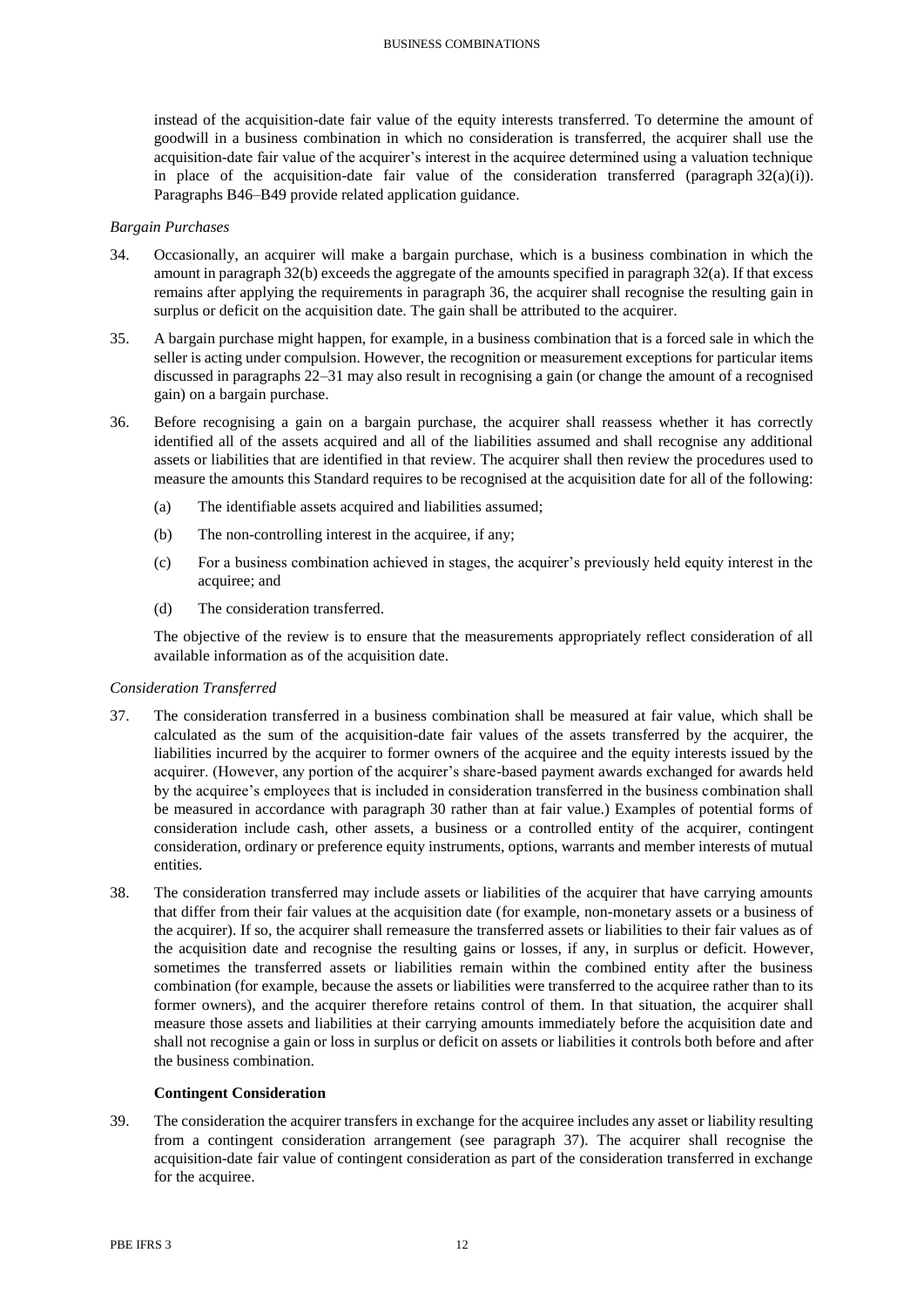40. The acquirer shall classify an obligation to pay contingent consideration that meets the definition of a financial instrument as a financial liability or as equity on the basis of the definitions of an equity instrument and a financial liability in paragraph 9 of PBE IPSAS 28 *Financial Instruments: Presentation*. The acquirer shall classify as an asset a right to the return of previously transferred consideration if specified conditions are met. Paragraph 58 provides guidance on the subsequent accounting for contingent consideration.

#### **Additional Guidance for Applying the Acquisition Method to Particular Types of Business Combinations**

#### *A Business Combination Achieved in Stages*

- 41. An acquirer sometimes obtains control of an acquiree in which it held an equity interest immediately before the acquisition date. For example, on 31 December 20X1, Entity A holds a 35 per cent non-controlling equity interest in Entity B. On that date, Entity A purchases an additional 40 per cent interest in Entity B, which gives it control of Entity B. This Standard refers to such a transaction as a business combination achieved in stages, sometimes also referred to as a step acquisition.
- 42. In a business combination achieved in stages, the acquirer shall remeasure its previously held equity interest in the acquiree at its acquisition-date fair value and recognise the resulting gain or loss, if any, in surplus or deficit. In prior reporting periods, the acquirer may have recognised changes in the value of its equity interest in the acquiree in other comprehensive revenue and expense (for example, because the investment was classified as available for sale). If so, the amount that was recognised in other comprehensive revenue and expense shall be recognised on the same basis as would be required if the acquirer had disposed directly of the previously held equity interest.
- 42A. When a party to a joint arrangement (as defined in PBE IPSAS 37 *Joint Arrangements*) obtains control of an operation that is a joint operation (as defined in PBE IPSAS 37), and had rights to the assets and obligations for the liabilities relating to that joint operation immediately before the acquisition date, the transaction is a business combination achieved in stages. The acquirer shall therefore apply the requirements for a business combination achieved in stages, including remeasuring its previously held interest in the joint operation in the manner described in paragraph 42. In doing so, the acquirer shall remeasure its entire previously held interest in the joint operation.

#### *A Business Combination Achieved Without the Transfer of Consideration*

- 43. An acquirer sometimes obtains control of an acquiree without transferring consideration. The acquisition method of accounting for a business combination applies to those combinations. Such circumstances include:
	- (a) The acquiree repurchases a sufficient number of its own shares for an existing investor (the acquirer) to obtain control.
	- (b) Minority veto rights lapse that previously kept the acquirer from controlling an acquiree in which the acquirer held the majority voting rights.
	- (c) The acquirer and acquiree agree to combine their businesses by contract alone. The acquirer transfers no consideration in exchange for control of an acquiree and holds no equity interests in the acquiree, either on the acquisition date or previously. Examples of business combinations achieved by contract alone include bringing two businesses together in a stapling arrangement or forming a dual listed corporation.
- 44. In a business combination achieved by contract alone, the acquirer shall attribute to the owners of the acquiree the amount of the acquiree's net assets recognised in accordance with this Standard. In other words, the equity interests in the acquiree held by parties other than the acquirer are a non-controlling interest in the acquirer's post-combination financial statements even if the result is that all of the equity interests in the acquiree are attributed to the non-controlling interest.

#### **Measurement Period**

45. **If the initial accounting for a business combination is incomplete by the end of the reporting period in which the combination occurs, the acquirer shall report in its financial statements provisional amounts for the items for which the accounting is incomplete. During the measurement period, the acquirer shall retrospectively adjust the provisional amounts recognised at the acquisition date to reflect new information obtained about facts and circumstances that existed as of the acquisition date and, if known, would have affected the measurement of the amounts recognised as of that date.**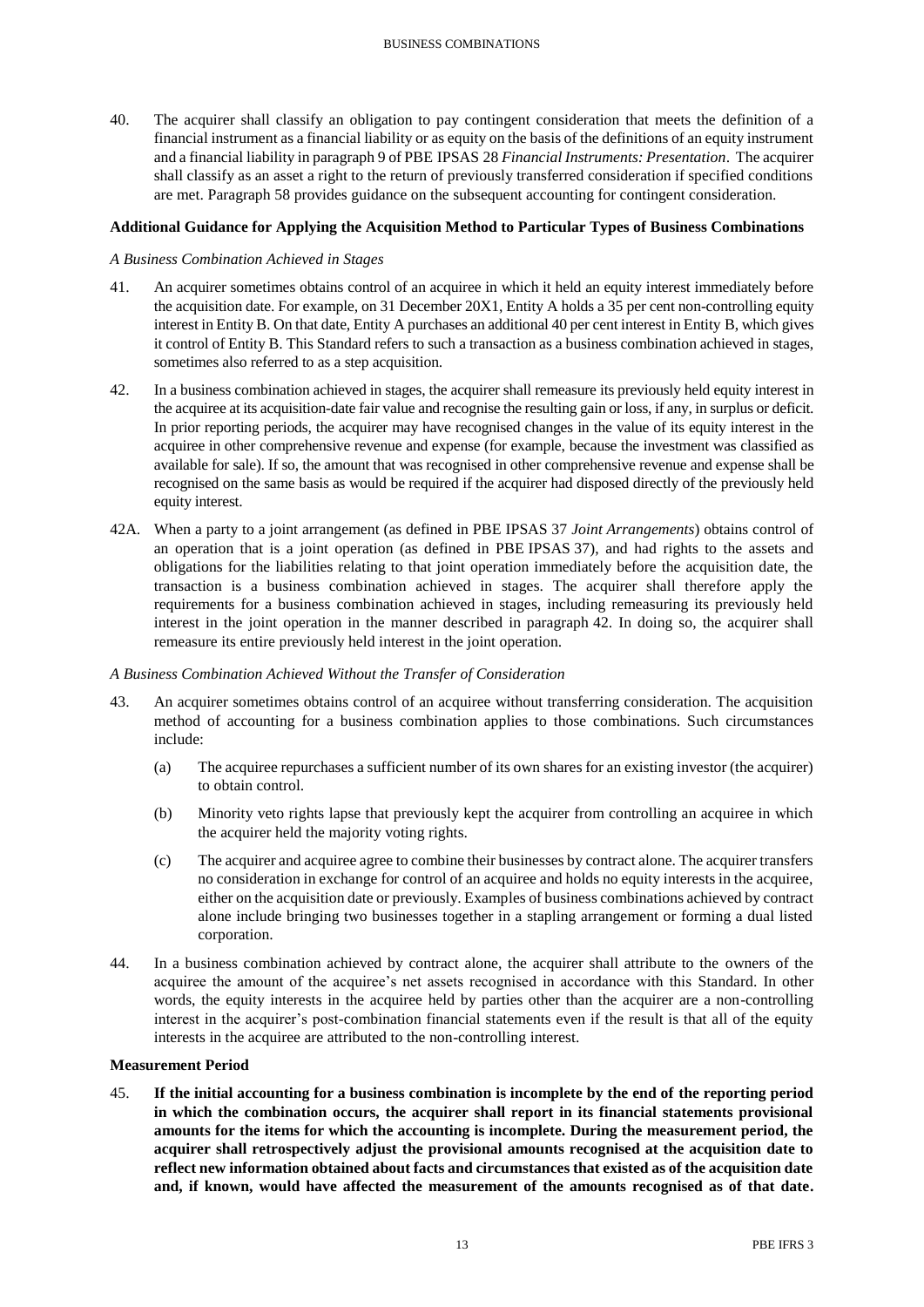**During the measurement period, the acquirer shall also recognise additional assets or liabilities if new information is obtained about facts and circumstances that existed as of the acquisition date and, if known, would have resulted in the recognition of those assets and liabilities as of that date. The measurement period ends as soon as the acquirer receives the information it was seeking about facts and circumstances that existed as of the acquisition date or learns that more information is not obtainable. However, the measurement period shall not exceed one year from the acquisition date.**

- 46. The measurement period is the period after the acquisition date during which the acquirer may adjust the provisional amounts recognised for a business combination. The measurement period provides the acquirer with a reasonable time to obtain the information necessary to identify and measure the following as of the acquisition date in accordance with the requirements of this Standard:
	- (a) The identifiable assets acquired, liabilities assumed and any non-controlling interest in the acquiree;
	- (b) The consideration transferred for the acquiree (or the other amount used in measuring goodwill);
	- (c) In a business combination achieved in stages, the equity interest in the acquiree previously held by the acquirer; and
	- (d) The resulting goodwill or gain on a bargain purchase.
- 47. The acquirer shall consider all pertinent factors in determining whether information obtained after the acquisition date should result in an adjustment to the provisional amounts recognised or whether that information results from events that occurred after the acquisition date. Pertinent factors include the date when additional information is obtained and whether the acquirer can identify a reason for a change to provisional amounts. Information that is obtained shortly after the acquisition date is more likely to reflect circumstances that existed at the acquisition date than is information obtained several months later. For example, unless an intervening event that changed its fair value can be identified, the sale of an asset to a third party shortly after the acquisition date for an amount that differs significantly from its provisional fair value determined at that date is likely to indicate an error in the provisional amount.
- 48. The acquirer recognises an increase (decrease) in the provisional amount recognised for an identifiable asset (liability) by means of a decrease (increase) in goodwill. However, new information obtained during the measurement period may sometimes result in an adjustment to the provisional amount of more than one asset or liability. For example, the acquirer might have assumed a liability to pay damages related to an accident in one of the acquiree's facilities, part or all of which are covered by the acquiree's liability insurance policy. If the acquirer obtains new information during the measurement period about the acquisition-date fair value of that liability, the adjustment to goodwill resulting from a change to the provisional amount recognised for the liability would be offset (in whole or in part) by a corresponding adjustment to goodwill resulting from a change to the provisional amount recognised for the claim receivable from the insurer.
- 49. During the measurement period, the acquirer shall recognise adjustments to the provisional amounts as if the accounting for the business combination had been completed at the acquisition date. Thus, the acquirer shall revise comparative information for prior periods presented in financial statements as needed, including making any change in depreciation, amortisation or other revenue effects recognised in completing the initial accounting.
- 50. After the measurement period ends, the acquirer shall revise the accounting for a business combination only to correct an error in accordance with PBE IPSAS 3 *Accounting Policies, Changes in Accounting Estimates and Errors*.

#### **Determining what is part of the Business Combination Transaction**

51. **The acquirer and the acquiree may have a pre-existing relationship or other arrangement before negotiations for the business combination began, or they may enter into an arrangement during the negotiations that is separate from the business combination. In either situation, the acquirer shall identify any amounts that are not part of what the acquirer and the acquiree (or its former owners) exchanged in the business combination, i.e., amounts that are not part of the exchange for the acquiree. The acquirer shall recognise as part of applying the acquisition method only the consideration transferred for the acquiree and the assets acquired and liabilities assumed in the exchange for the acquiree. Separate transactions shall be accounted for in accordance with the relevant PBE Standards.**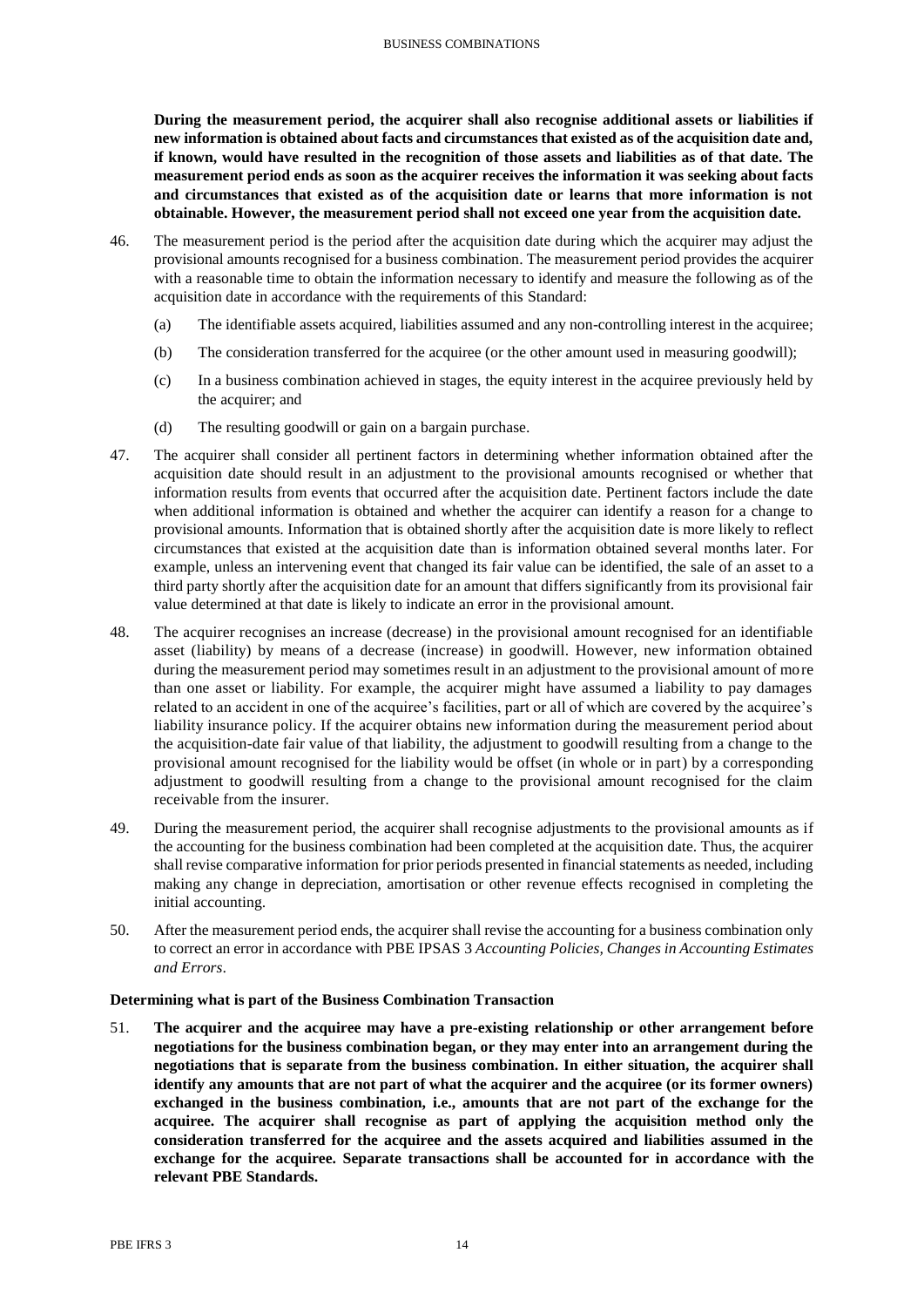- 52. A transaction entered into by or on behalf of the acquirer or primarily for the benefit of the acquirer or the combined entity, rather than primarily for the benefit of the acquiree (or its former owners) before the combination, is likely to be a separate transaction. The following are examples of separate transactions that are not to be included in applying the acquisition method:
	- (a) A transaction that in effect settles pre-existing relationships between the acquirer and acquiree;
	- (b) A transaction that remunerates employees or former owners of the acquiree for future services; and
	- (c) A transaction that reimburses the acquiree or its former owners for paying the acquirer's acquisitionrelated costs.

Paragraphs B50–B62 provide related application guidance.

#### *Acquisition-related Costs*

53. Acquisition-related costs are costs the acquirer incurs to effect a business combination. Those costs include finder's fees; advisory, legal, accounting, valuation and other professional or consulting fees; general administrative costs, including the costs of maintaining an internal acquisitions department; and costs of registering and issuing debt and equity securities. The acquirer shall account for acquisition-related costs as expenses in the periods in which the costs are incurred and the services are received, with one exception. The costs to issue debt or equity securities shall be recognised in accordance with PBE IPSAS 28 and PBE IPSAS 29.

## **Subsequent Measurement and Accounting**

- 54. **In general, an acquirer shall subsequently measure and account for assets acquired, liabilities assumed or incurred and equity instruments issued in a business combination in accordance with other applicable PBE Standards for those items, depending on their nature. However, this Standard provides guidance on subsequently measuring and accounting for the following assets acquired, liabilities assumed or incurred and equity instruments issued in a business combination:**
	- (a) **Reacquired rights;**
	- (b) **Contingent liabilities recognised as of the acquisition date;**
	- (c) **Indemnification assets; and**
	- (d) **Contingent consideration.**

## **Paragraph B63 provides related application guidance.**

#### **Reacquired Rights**

55. A reacquired right recognised as an intangible asset shall be amortised over the remaining contractual period of the contract in which the right was granted. An acquirer that subsequently sells a reacquired right to a third party shall include the carrying amount of the intangible asset in determining the gain or loss on the sale.

#### **Contingent Liabilities**

- 56. After initial recognition and until the liability is settled, cancelled or expires, the acquirer shall measure a contingent liability recognised in a business combination at the higher of:
	- (a) The amount that would be recognised in accordance with PBE IPSAS 19; and
	- (b) The amount initially recognised less, if appropriate, cumulative amortisation recognised in accordance with PBE IPSAS 9 *Revenue from Exchange Transactions*.

This requirement does not apply to contracts accounted for in accordance with PBE IPSAS 29.

#### **Indemnification Assets**

57. At the end of each subsequent reporting period, the acquirer shall measure an indemnification asset that was recognised at the acquisition date on the same basis as the indemnified liability or asset, subject to any contractual limitations on its amount and, for an indemnification asset that is not subsequently measured at its fair value, management's assessment of the collectibility of the indemnification asset. The acquirer shall derecognise the indemnification asset only when it collects the asset, sells it or otherwise loses the right to it.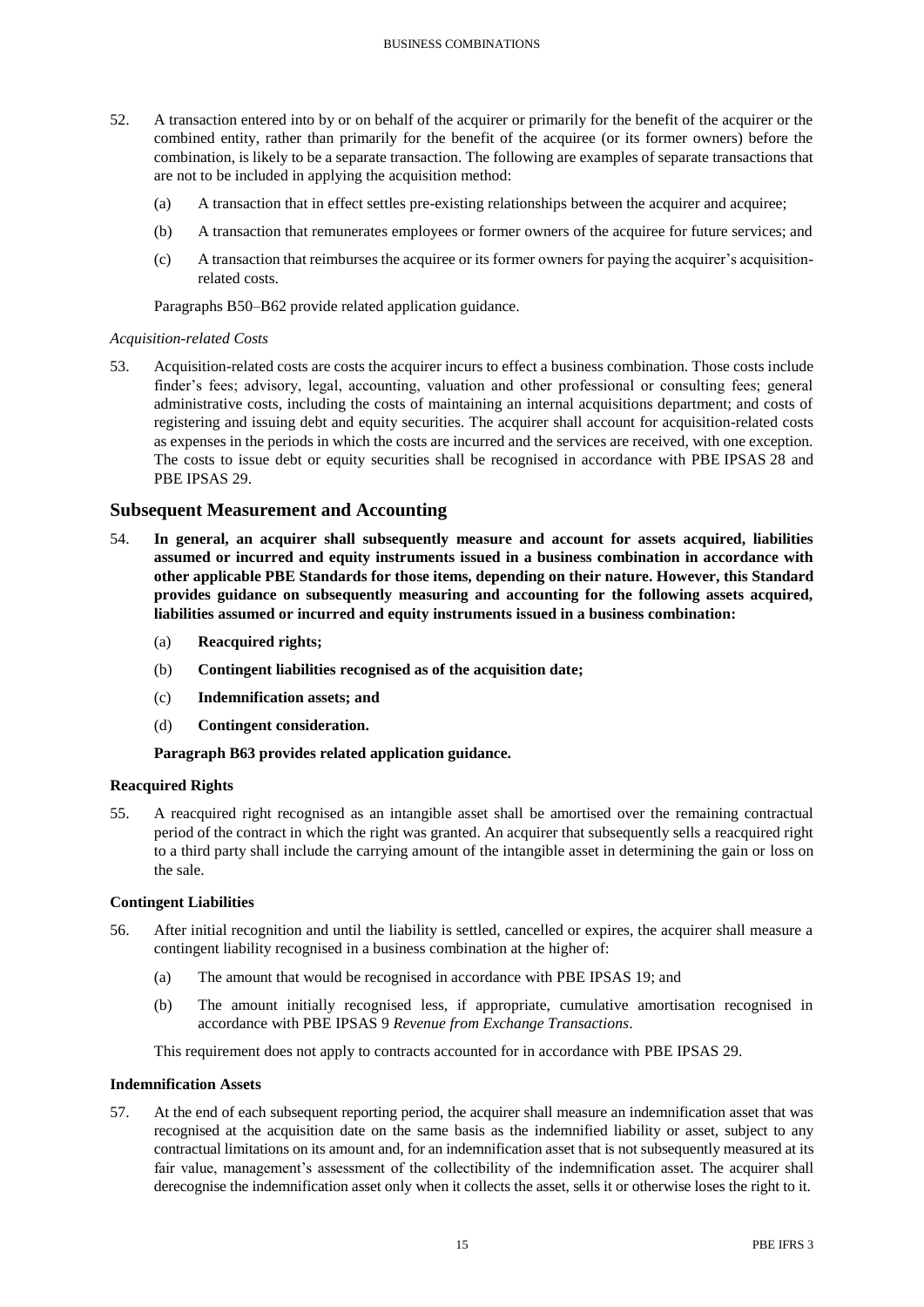#### **Contingent Consideration**

- 58. Some changes in the fair value of contingent consideration that the acquirer recognises after the acquisition date may be the result of additional information that the acquirer obtained after that date about facts and circumstances that existed at the acquisition date. Such changes are measurement period adjustments in accordance with paragraphs 45–49. However, changes resulting from events after the acquisition date, such as meeting an earnings target, reaching a specified share price or reaching a milestone on a research and development project, are not measurement period adjustments. The acquirer shall account for changes in the fair value of contingent consideration that are not measurement period adjustments as follows:
	- (a) Contingent consideration classified as equity shall not be remeasured and its subsequent settlement shall be accounted for within net assets/equity.
	- (b) Other contingent consideration that:
		- (i) Is within the scope of PBE IPSAS 29 shall be measured at fair value at each reporting date, and changes in fair value shall be recognised in surplus or deficit in accordance with that PBE Standard.
		- (ii) Is not within the scope of PBE IPSAS 29 shall be measured at fair value at each reporting date and changes in fair value shall be recognised in surplus or deficit.

## **Disclosures**

- \*59. **The acquirer shall disclose information that enables users of its financial statements to evaluate the nature and financial effect of a business combination that occurs either:** 
	- (a) **During the current reporting period; or**
	- (b) **After the end of the reporting period but before the financial statements are authorised for issue.**
- \*60. To meet the objective in paragraph 59, the acquirer shall disclose the information specified in paragraphs B64–B66.
- \*61. **The acquirer shall disclose information that enables users of its financial statements to evaluate the financial effects of adjustments recognised in the current reporting period that relate to business combinations that occurred in the period or previous reporting periods.**
- \*62. To meet the objective in paragraph 61, the acquirer shall disclose the information specified in paragraph B67.
- \*63. If the specific disclosures required by this and other PBE Standards do not meet the objectives set out in paragraphs 59 and 61, the acquirer shall disclose whatever additional information is necessary to meet those objectives.
- **RDR 63.1 A Tier 2 entity is required to comply with the disclosures in paragraphs B64–B67 that are not asterisked (\*) as RDR concessions.**

## **Effective Date and Transition**

#### **Effective Date**

64–64C. [Not used]

- 64.1 **A public benefit entity shall apply this Standard for annual financial statements covering periods beginning on or after 1 April 2015. Earlier application is permitted for not-for-profit public benefit entities as long as the full suite of PBE Standards is applied at the same time.**
- 64.2 *2015 Omnibus Amendments to PBE Standards***, issued in July 2015, amended paragraphs 40 and 58. An entity shall apply those amendments prospectively to business combinations for which the acquisition date is on or after 1 January 2016. Earlier application is permitted, subject to paragraph 64.1. An entity may apply those amendments earlier provided that PBE IPSAS 29 and PBE IPSAS 19 (both as amended by** *2015 Omnibus Amendments to PBE Standards***) have also been applied. If an entity applies those amendments earlier it shall disclose that fact.**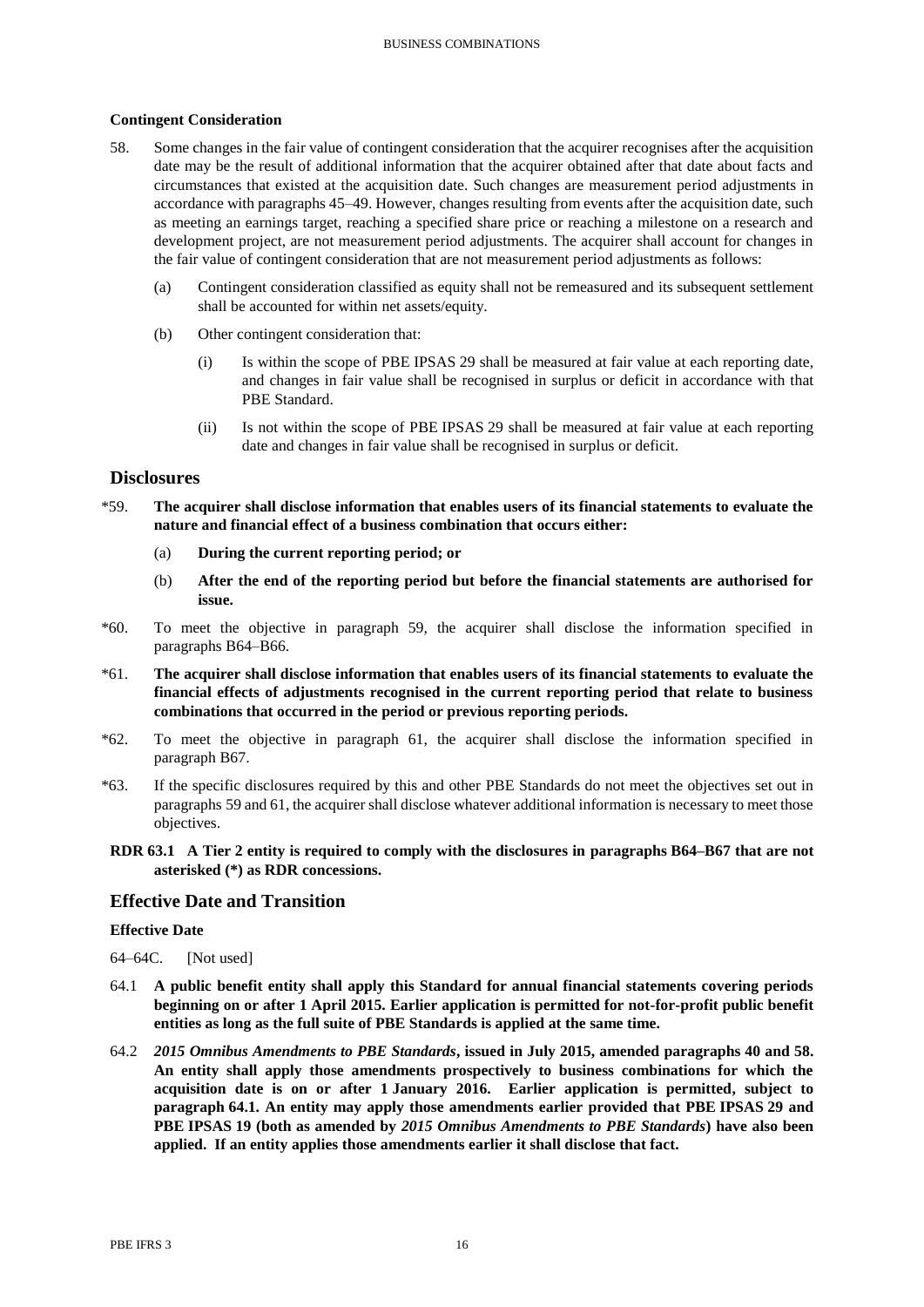- 64.3 *2016 Omnibus Amendments to PBE Standards,* **issued in January 2017, amended paragraphs 1, 11, and B46 and added a footnote to paragraph 22 An entity shall apply those amendments for annual financial statements covering periods beginning on or after 1 January 2017.**
- 64.4 **PBE IPSAS 35** *Consolidated Financial Statements* **and PBE IPSAS 37, issued in January 2017, amended paragraphs 2, 2.4, 7 and B13 and added paragraph 2A. An entity shall apply those amendments when it applies PBE IPSAS 35 and PBE IPSAS 37.**
- 64.5 [See PBE IFRS 9 *Financial Instruments*.]
- 64.6 **PBE IPSAS 39, issued in May 2017, amended paragraph 4. An entity shall apply that amendment when it applies PBE IPSAS 39.**
- 64.7 *2018 Omnibus Amendments to PBE Standards***, issued in November 2018, added paragraph 42A. An entity shall apply those amendments to business combinations for which the acquisition date is on or after the beginning of the first annual reporting period beginning on or after 1 January 2019. Earlier application is permitted. If an entity applies those amendments earlier, it shall disclose that fact.**

#### **Transition**

65–67. [Not used]

## **Withdrawal and Replacement of PBE IFRS 3 (May 2013)**

68. This Standard, when applied, supersedes PBE IFRS 3 *Business Combinations* issued in May 2013.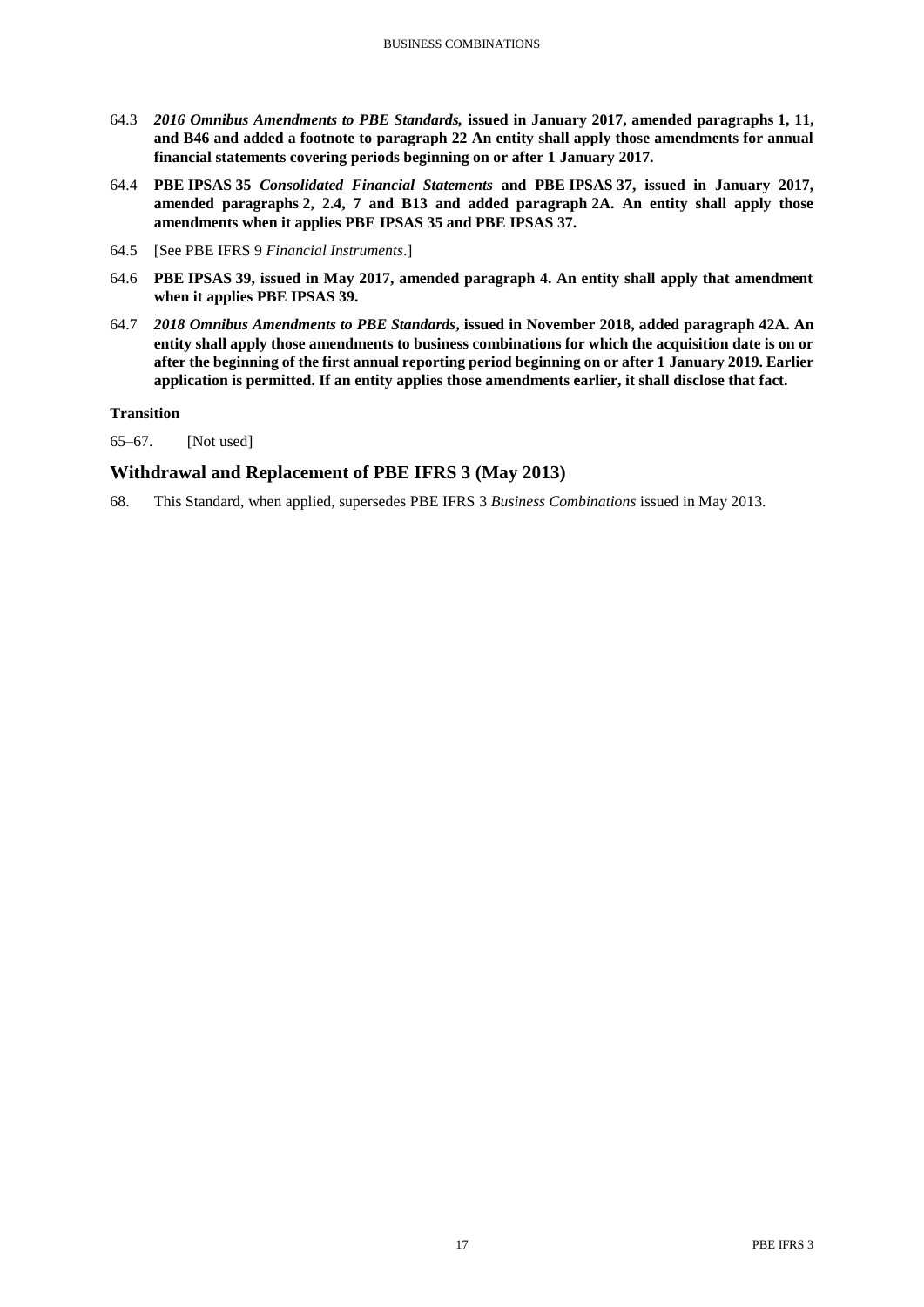**Appendix A**

## **Defined terms**

[Not used]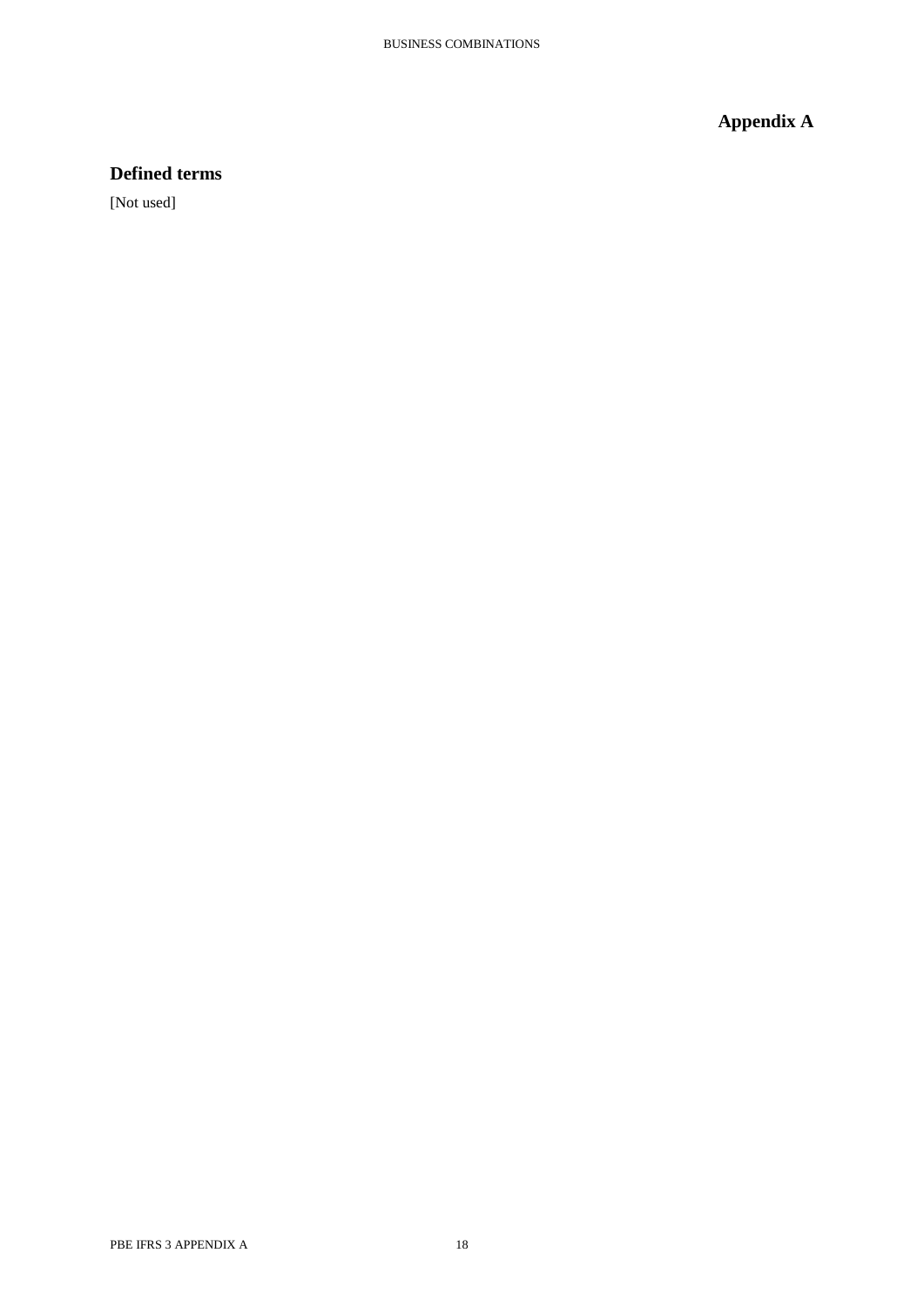## **Application Guidance**

*This appendix is an integral part of PBE IFRS 3.*

## **Business Combinations of Entities Under Common Control (application of paragraph 2(c))**

- B1. This Standard does not apply to a business combination of entities or businesses under common control. A business combination involving entities or businesses under common control is a business combination in which all of the combining entities or businesses are ultimately controlled by the same party or parties both before and after the business combination, and that control is not transitory.
- B2. A group of individuals shall be regarded as controlling an entity when, as a result of contractual arrangements, they collectively have the power to govern its financial and operating policies so as to obtain benefits from its activities. Therefore, a business combination is outside the scope of this Standard when the same group of individuals has, as a result of contractual arrangements, ultimate collective power to govern the financial and operating policies of each of the combining entities so as to obtain benefits from their activities, and that ultimate collective power is not transitory.
- B3. An entity may be controlled by an individual or by a group of individuals acting together under a contractual arrangement, and that individual or group of individuals may not be subject to the financial reporting requirements of PBE Standards. Therefore, it is not necessary for combining entities to be included as part of the same consolidated financial statements for a business combination to be regarded as one involving entities under common control.
- B4. The extent of non-controlling interests in each of the combining entities before and after the business combination is not relevant to determining whether the combination involves entities under common control. Similarly, the fact that one of the combining entities is a controlled entity that has been excluded from the consolidated financial statements is not relevant to determining whether a combination involves entities under common control.

## **Identifying a Business Combination (application of paragraph 3)**

- B5. This Standard defines a business combination as a transaction or other event in which an acquirer obtains control of one or more businesses. An acquirer might obtain control of an acquiree in a variety of ways, for example:
	- (a) By transferring cash, cash equivalents or other assets (including net assets that constitute a business);
	- (b) By incurring liabilities;
	- (c) By issuing equity interests;
	- (d) By providing more than one type of consideration; or
	- (e) Without transferring consideration, including by contract alone (see paragraph 43).
- B6. A business combination may be structured in a variety of ways for legal, taxation or other reasons, which include but are not limited to:
	- (a) One or more businesses become controlled entities of an acquirer or the net assets of one or more businesses are legally merged into the acquirer;
	- (b) One combining entity transfers its net assets, or its owners transfer their equity interests, to another combining entity or its owners;
	- (c) All of the combining entities transfer their net assets, or the owners of those entities transfer their equity interests, to a newly formed entity (sometimes referred to as a roll-up or put-together transaction); or
	- (d) A group of former owners of one of the combining entities obtains control of the combined entity.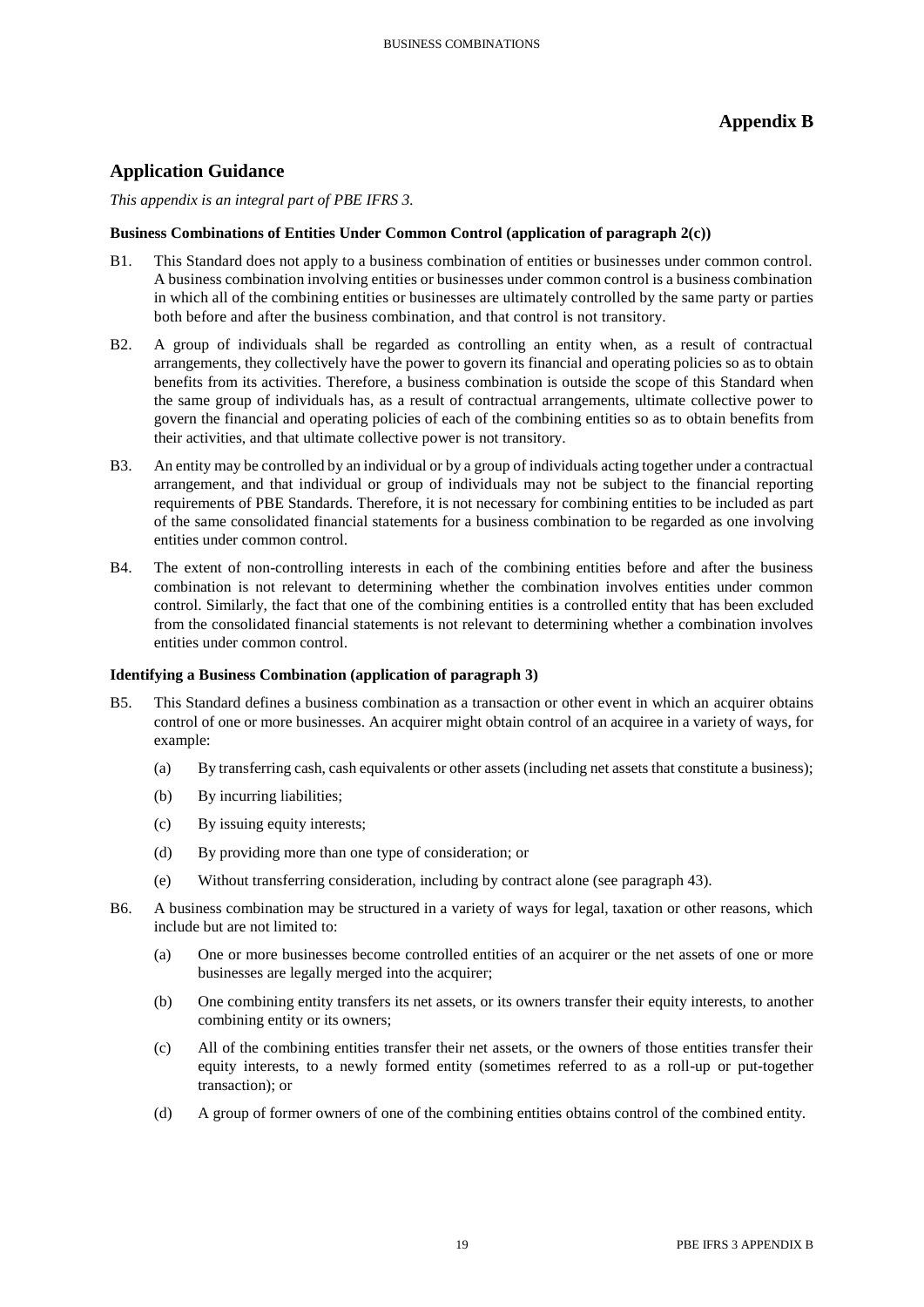#### *Definition of a Business (application of paragraph 3)*

- B7. A business consists of inputs and processes applied to those inputs that have the ability to create outputs. Although businesses usually have outputs, outputs are not required for an integrated set to qualify as a business. In the context of this Standard the three elements of a business are defined as follows:
	- (a) **Input:** Any economic resource that creates, or has the ability to create, outputs when one or more processes are applied to it. Examples include non-current assets (including intangible assets or rights to use non-current assets), intellectual property, the ability to obtain access to necessary materials or rights and employees.
	- (b) **Process:** Any system, standard, protocol, convention or rule that when applied to an input or inputs, creates or has the ability to create outputs. Examples include strategic management processes, operational processes and resource management processes. These processes typically are documented, but an organised workforce having the necessary skills and experience following rules and conventions may provide the necessary processes that are capable of being applied to inputs to create outputs. (Accounting, billing, payroll and other administrative systems typically are not processes used to create outputs.)
	- (c) **Output:** The result of inputs and processes applied to those inputs that provide or have the ability to provide a return in the form of dividends, lower costs or other economic benefits directly to investors or other owners, members or participants. Outputs may also be in the form of goods and services for community or social benefit.
- B8. To be capable of being conducted and managed for the purposes defined, an integrated set of activities and assets requires two essential elements—inputs and processes applied to those inputs, which together are or will be used to create outputs. However, a business need not include all of the inputs or processes that the seller used in operating that business if market participants are capable of acquiring the business and continuing to produce outputs, for example, by integrating the business with their own inputs and processes.
- B9. The nature of the elements of a business varies by industry and by the structure of an entity's operations (activities), including the entity's stage of development. Established businesses often have many different types of inputs, processes and outputs, whereas new businesses often have few inputs and processes and sometimes only a single output (product). Nearly all businesses also have liabilities, but a business need not have liabilities.
- B10. An integrated set of activities and assets in the development stage might not have outputs. If not, the acquirer should consider other factors to determine whether the set is a business. Those factors include, but are not limited to, whether the set:
	- (a) Has begun planned principal activities;
	- (b) Has employees, intellectual property and other inputs and processes that could be applied to those inputs;
	- (c) Is pursuing a plan to produce outputs; and
	- (d) Will be able to obtain access to customers that will purchase the outputs.

Not all of those factors need to be present for a particular integrated set of activities and assets in the development stage to qualify as a business.

- B11. Determining whether a particular set of assets and activities is a business should be based on whether the integrated set is capable of being conducted and managed as a business by a market participant. Thus, in evaluating whether a particular set is a business, it is not relevant whether a seller operated the set as a business or whether the acquirer intends to operate the set as a business.
- B12. In the absence of evidence to the contrary, a particular set of assets and activities in which goodwill is present shall be presumed to be a business. However, a business need not have goodwill.

#### **Identifying the Acquirer (application of paragraphs 6 and 7)**

B13. The guidance in PBE IPSAS 35 *Consolidated Financial Statements* shall be used to identify the acquirer the entity that obtains control of the acquiree. If a business combination has occurred but applying the guidance in PBE IPSAS 35 does not clearly indicate which of the combining entities is the acquirer, the factors in paragraphs B14–B18 shall be considered in making that determination.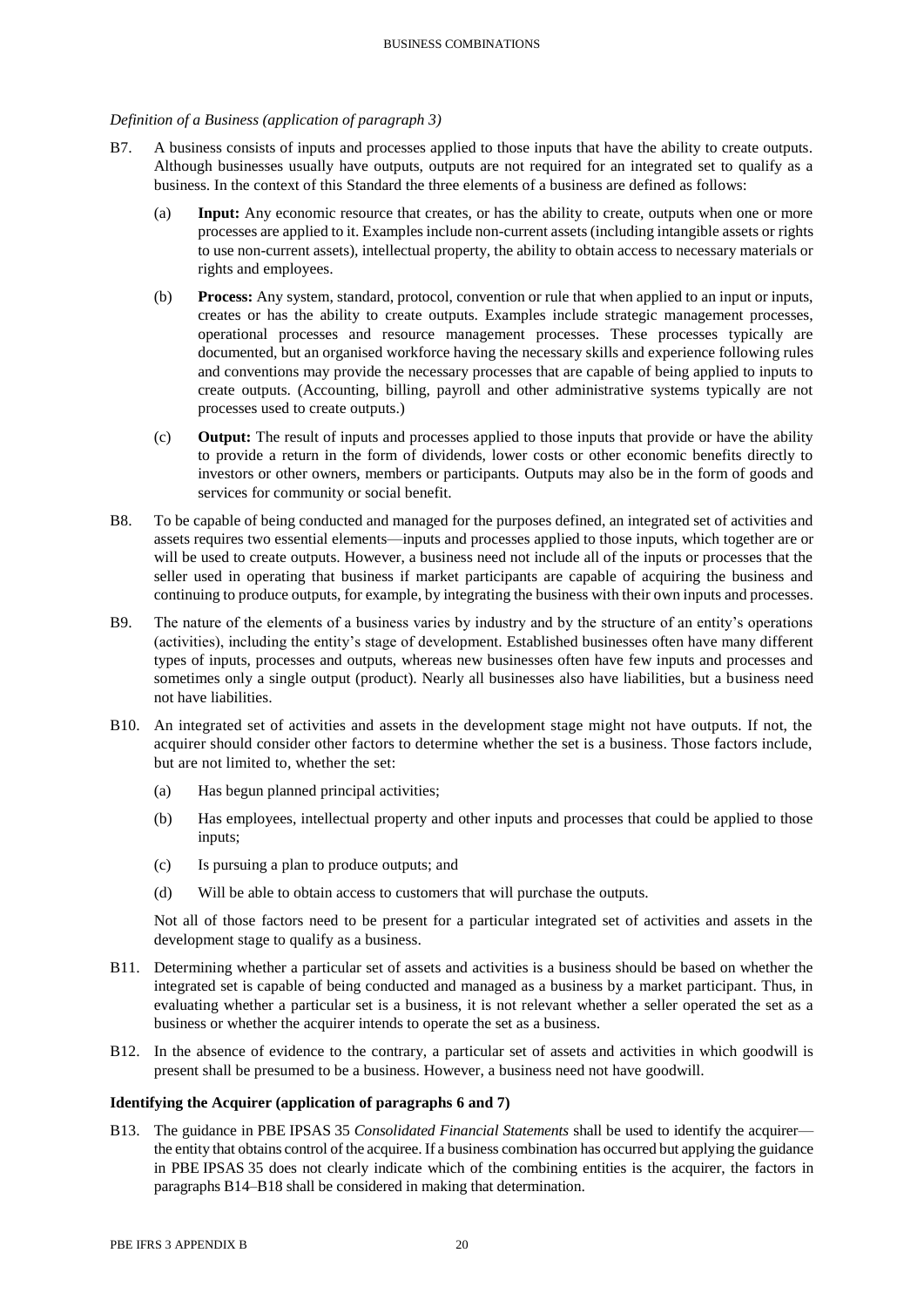- B14. In a business combination effected primarily by transferring cash or other assets or by incurring liabilities, the acquirer is usually the entity that transfers the cash or other assets or incurs the liabilities.
- B15. In a business combination effected primarily by exchanging equity interests, the acquirer is usually the entity that issues its equity interests. However, in some business combinations, commonly called 'reverse acquisitions', the issuing entity is the acquiree. Paragraphs B19─B27 provide guidance on accounting for reverse acquisitions. Other pertinent facts and circumstances shall also be considered in identifying the acquirer in a business combination effected by exchanging equity interests, including:
	- (a) *The relative voting rights in the combined entity after the business combination*—The acquirer is usually the combining entity whose owners as a group retain or receive the largest portion of the voting rights in the combined entity. In determining which group of owners retains or receives the largest portion of the voting rights, an entity shall consider the existence of any unusual or special voting arrangements and options, warrants or convertible securities.
	- (b) *The existence of a large minority voting interest in the combined entity if no other owner or organised group of owners has a significant voting interest*—The acquirer is usually the combining entity whose single owner or organised group of owners holds the largest minority voting interest in the combined entity.
	- (c) *The composition of the governing body of the combined entity*—The acquirer is usually the combining entity whose owners have the ability to elect or appoint or to remove a majority of the members of the governing body of the combined entity.
	- (d) *The composition of the senior management of the combined entity*—The acquirer is usually the combining entity whose (former) management dominates the management of the combined entity.
	- (e) *The terms of the exchange of equity interests*—The acquirer is usually the combining entity that pays a premium over the pre-combination fair value of the equity interests of the other combining entity or entities.
- B16. The acquirer is usually the combining entity whose relative size (measured in, for example, assets, revenues or surplus) is significantly greater than that of the other combining entity or entities.
- B17. In a business combination involving more than two entities, determining the acquirer shall include a consideration of, among other things, which of the combining entities initiated the combination, as well as the relative size of the combining entities.
- B18. A new entity formed to effect a business combination is not necessarily the acquirer. If a new entity is formed to issue equity interests to effect a business combination, one of the combining entities that existed before the business combination shall be identified as the acquirer by applying the guidance in paragraphs B13–B17. In contrast, a new entity that transfers cash or other assets or incurs liabilities as consideration may be the acquirer.

## **Reverse Acquisitions**

- B19. A reverse acquisition occurs when the entity that issues securities (the legal acquirer) is identified as the acquiree for accounting purposes on the basis of the guidance in paragraphs B13–B18. The entity whose equity interests are acquired (the legal acquiree) must be the acquirer for accounting purposes for the transaction to be considered a reverse acquisition. For example, reverse acquisitions sometimes occur when a private operating entity wants to become a public entity but does not want to register its equity shares. To accomplish that, the private entity will arrange for a public entity to acquire its equity interests in exchange for the equity interests of the public entity. In this example, the public entity is the **legal acquirer** because it issued its equity interests, and the private entity is the **legal acquiree** because its equity interests were acquired. However, application of the guidance in paragraphs B13–B18 results in identifying:
	- (a) The public entity as the **acquiree** for accounting purposes (the accounting acquiree); and
	- (b) The private entity as the **acquirer** for accounting purposes (the accounting acquirer).

The accounting acquiree must meet the definition of a business for the transaction to be accounted for as a reverse acquisition, and all of the recognition and measurement principles in this Standard, including the requirement to recognise goodwill, apply.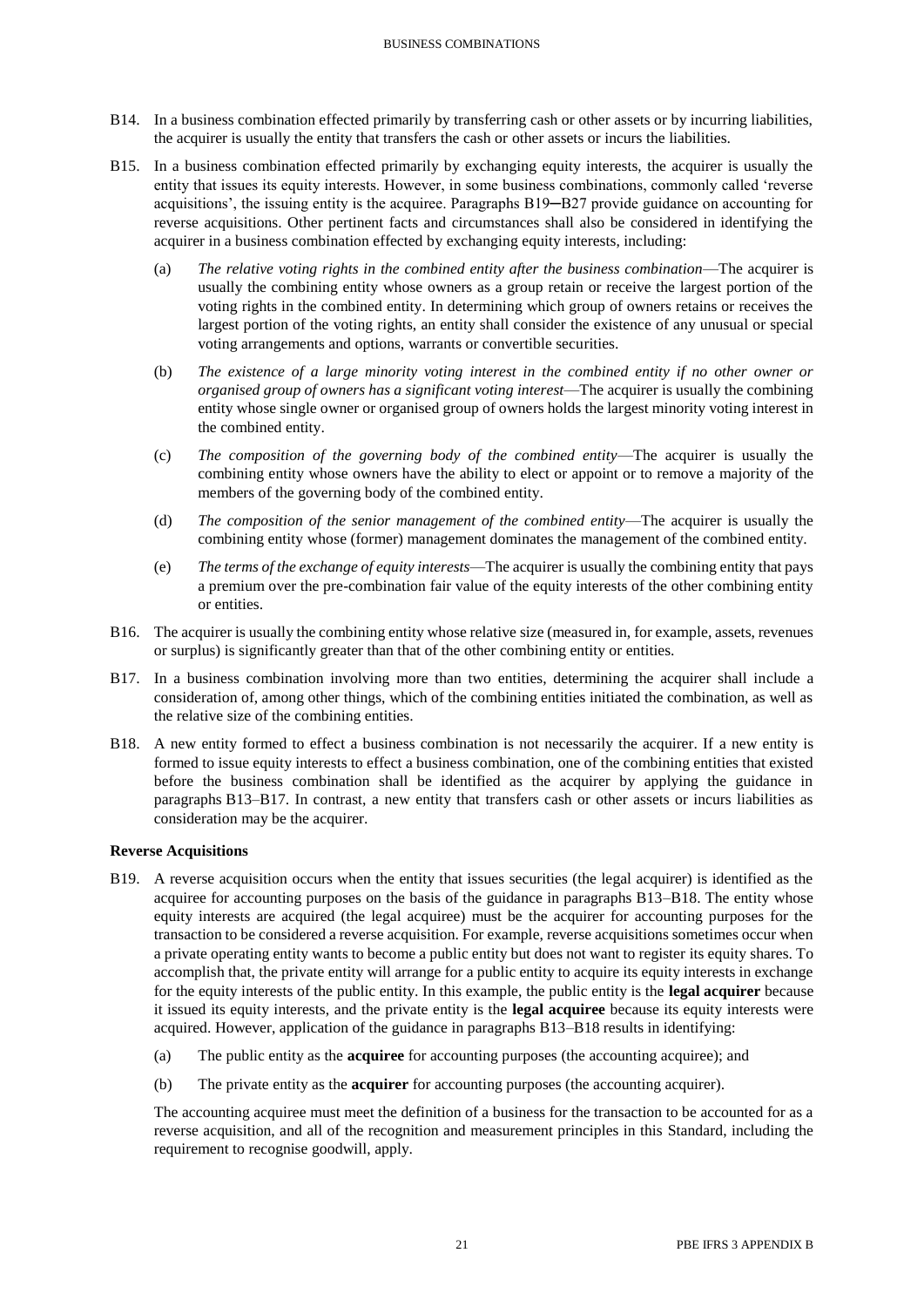#### *Measuring the Consideration Transferred*

B20. In a reverse acquisition, the accounting acquirer usually issues no consideration for the acquiree. Instead, the accounting acquiree usually issues its equity shares to the owners of the accounting acquirer. Accordingly, the acquisition-date fair value of the consideration transferred by the accounting acquirer for its interest in the accounting acquiree is based on the number of equity interests the legal controlled entity would have had to issue to give the owners of the legal controlling entity the same percentage equity interest in the combined entity that results from the reverse acquisition. The fair value of the number of equity interests calculated in that way can be used as the fair value of consideration transferred in exchange for the acquiree.

#### *Preparation and Presentation of Consolidated Financial Statements*

- B21. Consolidated financial statements prepared following a reverse acquisition are issued under the name of the legal controlling entity (accounting acquiree) but described in the notes as a continuation of the financial statements of the legal controlled entity (accounting acquirer), with one adjustment, which is to adjust retroactively the accounting acquirer's legal capital to reflect the legal capital of the accounting acquiree. That adjustment is required to reflect the capital of the legal controlling entity (the accounting acquiree). Comparative information presented in those consolidated financial statements also is retroactively adjusted to reflect the legal capital of the legal controlled entity (accounting acquiree).
- B22. Because the consolidated financial statements represent the continuation of the financial statements of the legal controlled entity except for its capital structure, the consolidated financial statements reflect:
	- (a) The assets and liabilities of the legal controlled entity (the accounting acquirer) recognised and measured at their pre-combination carrying amounts.
	- (b) The assets and liabilities of the legal controlled entity (the accounting acquiree) recognised and measured in accordance with this Standard.
	- (c) The retained earnings and other equity balances of the legal controlled entity (accounting acquirer) **before** the business combination.
	- (d) The amount recognised as issued equity interests in the consolidated financial statements determined by adding the issued equity interest of the legal controlled entity (the accounting acquirer) outstanding immediately before the business combination to the fair value of the legal controlled entity (accounting acquiree) determined in accordance with this Standard. However, the equity structure (i.e., the number and type of equity interests issued) reflects the equity structure of the legal controlled entity (the accounting acquiree), including the equity interests the legal controlled entity issued to effect the combination. Accordingly, the equity structure of the legal controlled entity (the accounting acquirer) is restated using the exchange ratio established in the acquisition agreement to reflect the number of shares of the legal controlled entity (the accounting acquiree) issued in the reverse acquisition.
	- (e) The non-controlling interest's proportionate share of the legal controlled entity's (accounting acquirer's) pre-combination carrying amounts of retained earnings and other equity interests as discussed in paragraphs B23 and B24.

## *Non-controlling Interest*

- B23. In a reverse acquisition, some of the owners of the legal acquiree (the accounting acquirer) might not exchange their equity interests for equity interests of the legal controlled entity (the accounting acquiree). Those owners are treated as a non-controlling interest in the consolidated financial statements after the reverse acquisition. That is because the owners of the legal acquiree that do not exchange their equity interests for equity interests of the legal acquirer have an interest in only the results and net assets of the legal acquiree―not in the results and net assets of the combined entity. Conversely, even though the legal acquirer is the acquiree for accounting purposes, the owners of the legal acquirer have an interest in the results and net assets of the combined entity.
- B24. The assets and liabilities of the legal acquiree are measured and recognised in the consolidated financial statements at their pre-combination carrying amounts (see paragraph B22(a)). Therefore, in a reverse acquisition the non-controlling interest reflects the non-controlling shareholders' proportionate interest in the pre-combination carrying amounts of the legal acquiree's net assets even if the non-controlling interests in other acquisitions are measured at their fair value at the acquisition date.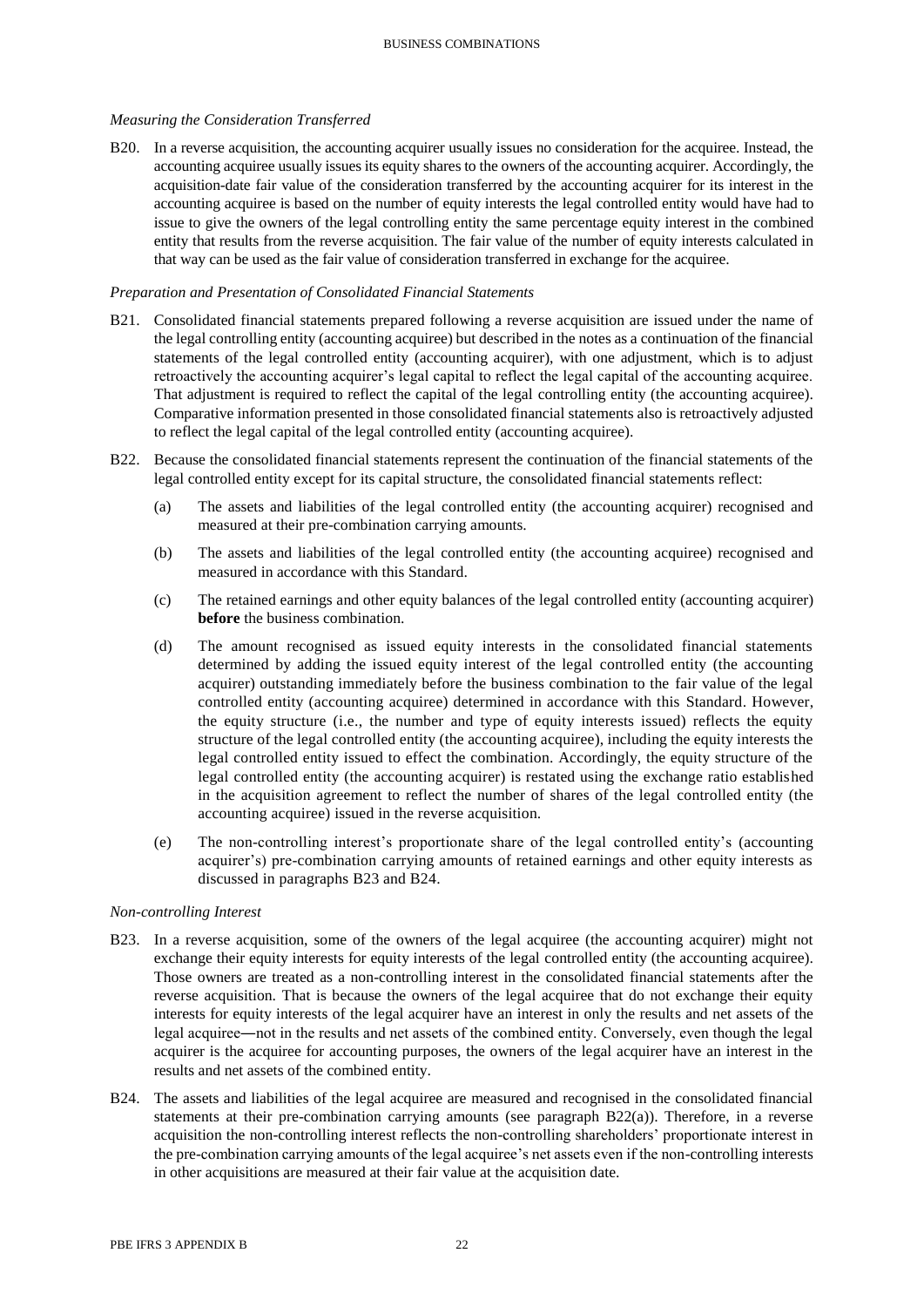## *Earnings per Share*

## B25–B27. [Not used]

#### **Recognising Particular Assets Acquired and Liabilities Assumed (application of paragraphs 10─13)**

#### *Operating Leases*

- B28. The acquirer shall recognise no assets or liabilities related to an operating lease in which the acquiree is the lessee except as required by paragraphs B29 and B30.
- B29. The acquirer shall determine whether the terms of each operating lease in which the acquiree is the lessee are favourable or unfavourable. The acquirer shall recognise an intangible asset if the terms of an operating lease are favourable relative to market terms and a liability if the terms are unfavourable relative to market terms. Paragraph B42 provides guidance on measuring the acquisition-date fair value of assets subject to operating leases in which the acquiree is the lessor.
- B30. An identifiable intangible asset may be associated with an operating lease, which may be evidenced by market participants' willingness to pay a price for the lease even if it is at market terms. For example, a lease of gates at an airport or of retail space in a prime shopping area might provide entry into a market or other future economic benefits that qualify as identifiable intangible assets, for example, as a customer relationship. In that situation, the acquirer shall recognise the associated identifiable intangible asset(s) in accordance with paragraph B31.

#### *Intangible Assets*

- B31. The acquirer shall recognise, separately from goodwill, the identifiable intangible assets acquired in a business combination. An intangible asset is identifiable if it meets either the separability criterion or the contractual-legal criterion.
- B32. An intangible asset that meets the contractual-legal criterion is identifiable even if the asset is not transferable or separable from the acquiree or from other rights and obligations. For example:
	- (a) An acquiree leases a manufacturing facility under an operating lease that has terms that are favourable relative to market terms. The lease terms explicitly prohibit transfer of the lease (through either sale or sublease). The amount by which the lease terms are favourable compared with the terms of current market transactions for the same or similar items is an intangible asset that meets the contractual-legal criterion for recognition separately from goodwill, even though the acquirer cannot sell or otherwise transfer the lease contract.
	- (b) An acquiree owns and operates a power plant. The licence to operate that power plant is an intangible asset that meets the contractual-legal criterion for recognition separately from goodwill, even if the acquirer cannot sell or transfer it separately from the acquired power plant. An acquirer may recognise the fair value of the operating licence and the fair value of the power plant as a single asset for financial reporting purposes if the useful lives of those assets are similar.
	- (c) An acquiree owns a technology patent. It has licensed that patent to others for their exclusive use outside the domestic market, receiving a specified percentage of future foreign revenue in exchange. Both the technology patent and the related licence agreement meet the contractual-legal criterion for recognition separately from goodwill even if selling or exchanging the patent and the related licence agreement separately from one another would not be practical.
- B33. The separability criterion means that an acquired intangible asset is capable of being separated or divided from the acquiree and sold, transferred, licensed, rented or exchanged, either individually or together with a related contract, identifiable asset or liability. An intangible asset that the acquirer would be able to sell, license or otherwise exchange for something else of value meets the separability criterion even if the acquirer does not intend to sell, license or otherwise exchange it. An acquired intangible asset meets the separability criterion if there is evidence of exchange transactions for that type of asset or an asset of a similar type, even if those transactions are infrequent and regardless of whether the acquirer is involved in them. For example, customer and subscriber lists are frequently licensed and thus meet the separability criterion. Even if an acquiree believes its customer lists have characteristics different from other customer lists, the fact that customer lists are frequently licensed generally means that the acquired customer list meets the separability criterion. However, a customer list acquired in a business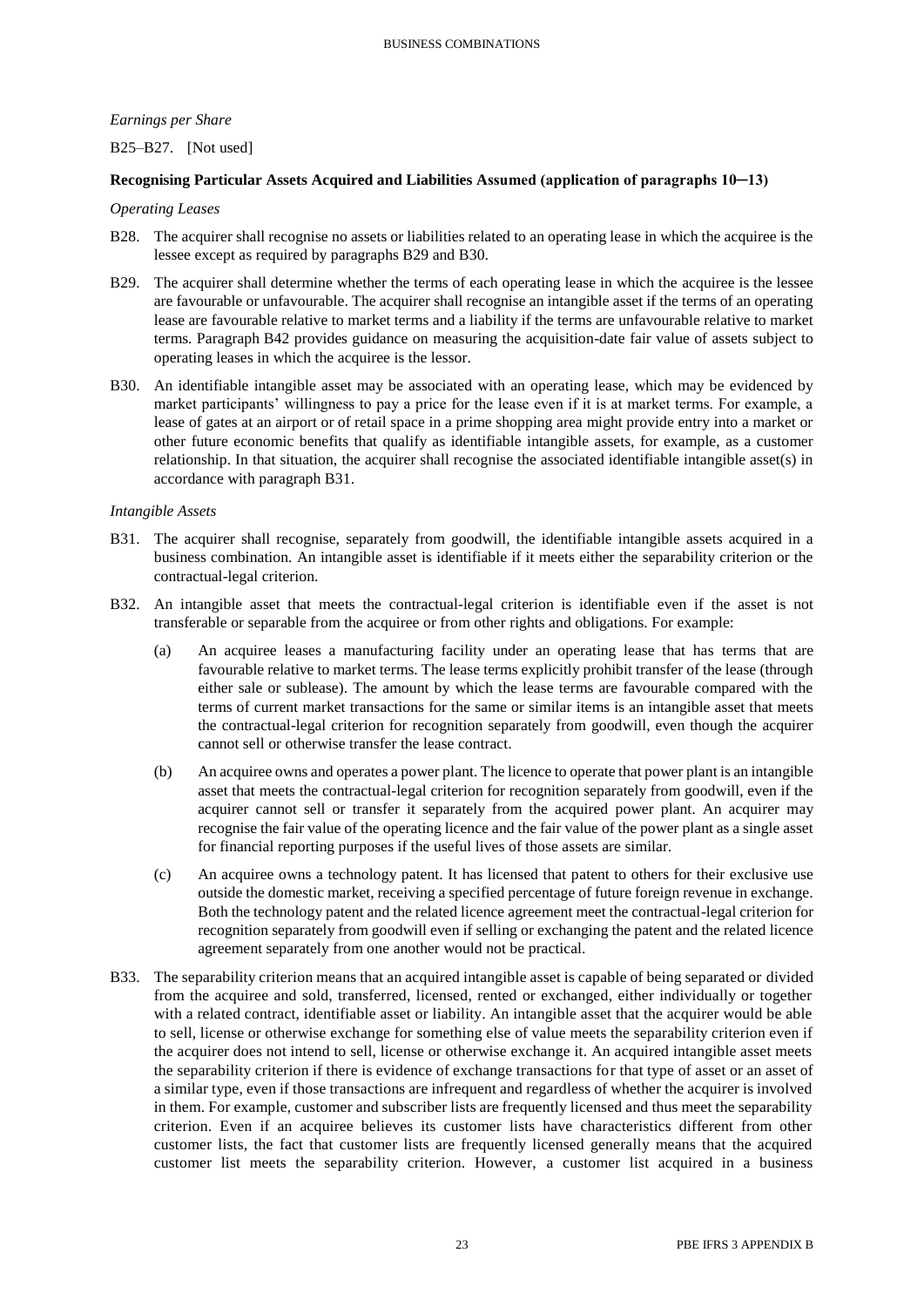combination would not meet the separability criterion if the terms of confidentiality or other agreements prohibit an entity from selling, leasing or otherwise exchanging information about its customers.

- B34. An intangible asset that is not individually separable from the acquiree or combined entity meets the separability criterion if it is separable in combination with a related contract, identifiable asset or liability. For example:
	- (a) Market participants exchange deposit liabilities and related depositor relationship intangible assets in observable exchange transactions. Therefore, the acquirer should recognise the depositor relationship intangible asset separately from goodwill.
	- (b) An acquiree owns a registered trademark and documented but unpatented technical expertise used to manufacture the trademarked product. To transfer ownership of a trademark, the owner is also required to transfer everything else necessary for the new owner to produce a product or service indistinguishable from that produced by the former owner. Because the unpatented technical expertise must be separated from the acquiree or combined entity and sold if the related trademark is sold, it meets the separability criterion.

#### **Reacquired Rights**

- B35. As part of a business combination, an acquirer may reacquire a right that it had previously granted to the acquiree to use one or more of the acquirer's recognised or unrecognised assets. Examples of such rights include a right to use the acquirer's trade name under a franchise agreement or a right to use the acquirer's technology under a technology licensing agreement. A reacquired right is an identifiable intangible asset that the acquirer recognises separately from goodwill. Paragraph 29 provides guidance on measuring a reacquired right and paragraph 55 provides guidance on the subsequent accounting for a reacquired right.
- B36. If the terms of the contract giving rise to a reacquired right are favourable or unfavourable relative to the terms of current market transactions for the same or similar items, the acquirer shall recognise a settlement gain or loss. Paragraph B52 provides guidance for measuring that settlement gain or loss.

#### **Assembled Workforce and Other Items that are not Identifiable**

- B37. The acquirer subsumes into goodwill the value of an acquired intangible asset that is not identifiable as of the acquisition date. For example, an acquirer may attribute value to the existence of an assembled workforce, which is an existing collection of employees that permits the acquirer to continue to operate an acquired business from the acquisition date. An assembled workforce does not represent the intellectual capital of the skilled workforce―the (often specialised) knowledge and experience that employees of an acquiree bring to their jobs. Because the assembled workforce is not an identifiable asset to be recognised separately from goodwill, any value attributed to it is subsumed into goodwill.
- B38. The acquirer also subsumes into goodwill any value attributed to items that do not qualify as assets at the acquisition date. For example, the acquirer might attribute value to potential contracts the acquiree is negotiating with prospective new customers at the acquisition date. Because those potential contracts are not themselves assets at the acquisition date, the acquirer does not recognise them separately from goodwill. The acquirer should not subsequently reclassify the value of those contracts from goodwill for events that occur after the acquisition date. However, the acquirer should assess the facts and circumstances surrounding events occurring shortly after the acquisition to determine whether a separately recognisable intangible asset existed at the acquisition date.
- B39. After initial recognition, an acquirer accounts for intangible assets acquired in a business combination in accordance with the provisions of PBE IPSAS 31 *Intangible Assets*. However, as described in paragraph 3 of PBE IPSAS 31, the accounting for some acquired intangible assets after initial recognition is prescribed by other PBE Standards.
- B40. The identifiability criteria determine whether an intangible asset is recognised separately from goodwill. However, the criteria neither provide guidance for measuring the fair value of an intangible asset nor restrict the assumptions used in estimating the fair value of an intangible asset. For example, the acquirer would take into account assumptions that market participants would consider, such as expectations of future contract renewals, in measuring fair value. It is not necessary for the renewals themselves to meet the identifiability criteria. (However, see paragraph 29, which establishes an exception to the fair value measurement principle for reacquired rights recognised in a business combination.) PBE IPSAS 31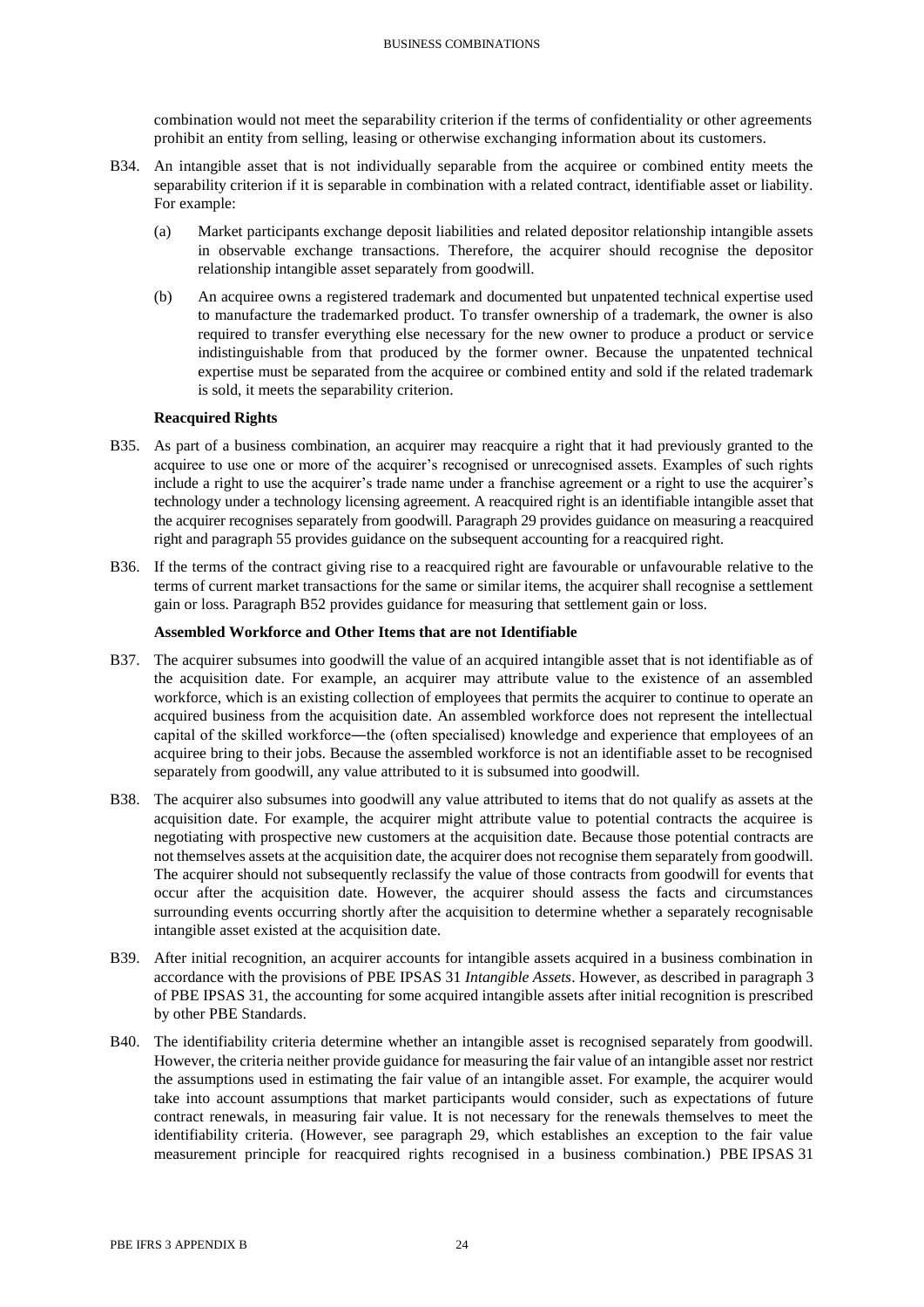provides guidance for determining whether intangible assets acquired as part of a business combination should be combined into a single unit of account with other intangible or tangible assets.

## **Measuring the Fair Value of Particular Identifiable Assets and a Non-controlling Interest in an Acquiree (application of paragraphs 18 and 19)**

#### *Assets with Uncertain Cash Flows (valuation allowances)*

B41. The acquirer shall not recognise a separate valuation allowance as of the acquisition date for assets acquired in a business combination that are measured at their acquisition-date fair values because the effects of uncertainty about future cash flows are included in the fair value measure. For example, because this Standard requires the acquirer to measure acquired receivables, including loans, at their acquisition-date fair values, the acquirer does not recognise a separate valuation allowance for the contractual cash flows that are deemed to be uncollectible at that date.

#### *Assets Subject to Operating Leases in which the Acquiree is the Lessor*

B42. In measuring the acquisition-date fair value of an asset such as a building or a patent that is subject to an operating lease in which the acquiree is the lessor, the acquirer shall take into account the terms of the lease. In other words, the acquirer does not recognise a separate asset or liability if the terms of an operating lease are either favourable or unfavourable when compared with market terms as paragraph B29 requires for leases in which the acquiree is the lessee.

#### *Assets that the Acquirer Intends not to use or to use in a way that is Different from the way Other Market Participants would use them*

B43. For competitive or other reasons, the acquirer may intend not to use an acquired asset, for example, a research and development intangible asset, or it may intend to use the asset in a way that is different from the way in which other market participants would use it. Nevertheless, the acquirer shall measure the asset at fair value determined in accordance with its use by other market participants.

#### *Non-controlling Interest in an Acquiree*

- B44. This Standard allows the acquirer to measure a non-controlling interest in the acquiree at its fair value at the acquisition date. Sometimes an acquirer will be able to measure the acquisition-date fair value of a noncontrolling interest on the basis of active market prices for the equity shares not held by the acquirer. In other situations, however, an active market price for the equity shares will not be available. In those situations, the acquirer would measure the fair value of the non-controlling interest using other valuation techniques.
- B45. The fair values of the acquirer's interest in the acquiree and the non-controlling interest on a per-share basis might differ. The main difference is likely to be the inclusion of a control premium in the per-share fair value of the acquirer's interest in the acquiree or, conversely, the inclusion of a discount for lack of control (also referred to as a minority discount) in the per-share fair value of the non-controlling interest.

#### **Measuring Goodwill or a Gain from a Bargain Purchase**

## *Measuring the Acquisition Date Fair Value of the Acquirer's Interest in the Acquiree Using Valuation Techniques (application of paragraph 33)*

B46. In a business combination achieved without the transfer of consideration, the acquirer must substitute the acquisition-date fair value of its interest in the acquiree for the acquisition-date fair value of the consideration transferred to measure goodwill or a gain on a bargain purchase (see paragraphs 32–34). The acquirer should measure the acquisition-date fair value of its interest in the acquiree using one or more valuation techniques that are appropriate in the circumstances and for which sufficient data are available. If more than one valuation technique is used, the acquirer should evaluate the results of the techniques, considering the relevance and faithful representation of the inputs used and the extent of the available data.

#### *Special Considerations in Applying the Acquisition Method to Combinations of Mutual Entities (application of paragraph 33)*

B47. When two mutual entities combine, the fair value of the equity or member interests in the acquiree (or the fair value of the acquiree) may be more reliably measurable than the fair value of the member interests transferred by the acquirer. In that situation, paragraph 33 requires the acquirer to determine the amount of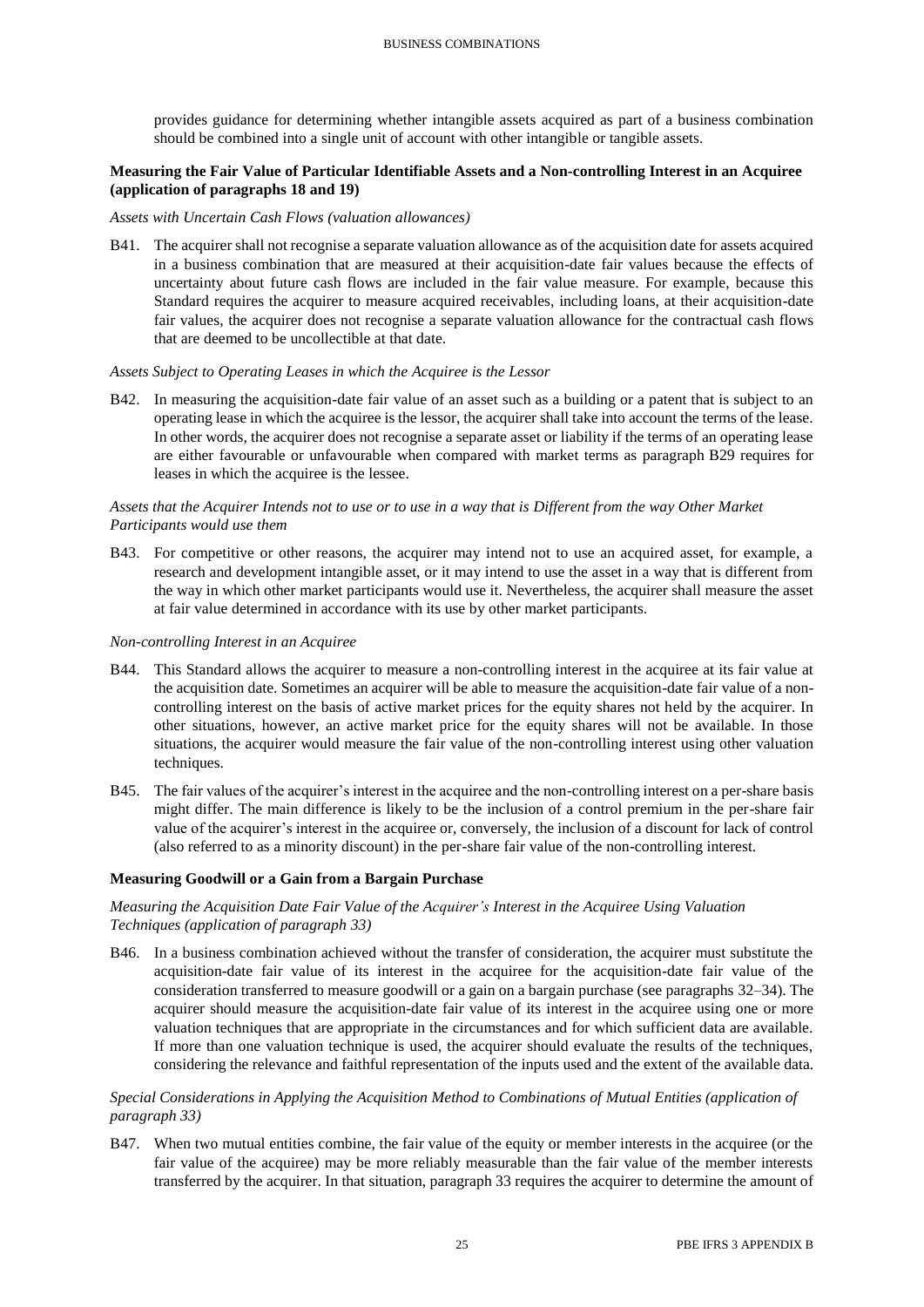goodwill by using the acquisition-date fair value of the acquiree's equity interests instead of the acquisitiondate fair value of the acquirer's equity interests transferred as consideration. In addition, the acquirer in a combination of mutual entities shall recognise the acquiree's net assets as a direct addition to net assets/equity in its statement of financial position, not as an addition to accumulated comprehensive revenue and expense, which is consistent with the way in which other types of entities apply the acquisition method.

- B48. Although they are similar in many ways to other businesses, mutual entities have distinct characteristics that arise primarily because their members are both customers and owners. Members of mutual entities generally expect to receive benefits for their membership, often in the form of reduced fees charged for goods and services or patronage dividends. The portion of patronage dividends allocated to each member is often based on the amount of business the member did with the mutual entity during the year.
- B49. A fair value measurement of a mutual entity should include the assumptions that market participants would make about future member benefits as well as any other relevant assumptions market participants would make about the mutual entity. For example, an estimated cash flow model may be used to determine the fair value of a mutual entity. The cash flows used as inputs to the model should be based on the expected cash flows of the mutual entity, which are likely to reflect reductions for member benefits, such as reduced fees charged for goods and services.

#### **Determining what is Part of the Business Combination Transaction (application of paragraphs 51 and 52)**

- B50. The acquirer should consider the following factors, which are neither mutually exclusive nor individually conclusive, to determine whether a transaction is part of the exchange for the acquiree or whether the transaction is separate from the business combination:
	- (a) **The reasons for the transaction**—Understanding the reasons why the parties to the combination (the acquirer and the acquiree and their owners, directors and managers—and their agents) entered into a particular transaction or arrangement may provide insight into whether it is part of the consideration transferred and the assets acquired or liabilities assumed. For example, if a transaction is arranged primarily for the benefit of the acquirer or the combined entity rather than primarily for the benefit of the acquiree or its former owners before the combination, that portion of the transaction price paid (and any related assets or liabilities) is less likely to be part of the exchange for the acquiree. Accordingly, the acquirer would account for that portion separately from the business combination.
	- (b) **Who initiated the transaction**—Understanding who initiated the transaction may also provide insight into whether it is part of the exchange for the acquiree. For example, a transaction or other event that is initiated by the acquirer may be entered into for the purpose of providing future economic benefits to the acquirer or combined entity with little or no benefit received by the acquiree or its former owners before the combination. On the other hand, a transaction or arrangement initiated by the acquiree or its former owners is less likely to be for the benefit of the acquirer or the combined entity and more likely to be part of the business combination transaction.
	- (c) T**he timing of the transaction**—The timing of the transaction may also provide insight into whether it is part of the exchange for the acquiree. For example, a transaction between the acquirer and the acquiree that takes place during the negotiations of the terms of a business combination may have been entered into in contemplation of the business combination to provide future economic benefits to the acquirer or the combined entity. If so, the acquiree or its former owners before the business combination are likely to receive little or no benefit from the transaction except for benefits they receive as part of the combined entity.

## *Effective Settlement of a Pre-existing Relationship between the Acquirer and Acquiree in a Business Combination (application of paragraph 52(a))*

- B51. The acquirer and acquiree may have a relationship that existed before they contemplated the business combination, referred to here as a 'pre-existing relationship'. A pre-existing relationship between the acquirer and acquiree may be contractual (for example, vendor and customer or licensor and licensee) or non-contractual (for example, plaintiff and defendant).
- B52. If the business combination in effect settles a pre-existing relationship, the acquirer recognises a gain or loss, measured as follows:
	- (a) For a pre-existing non-contractual relationship (such as a lawsuit), fair value.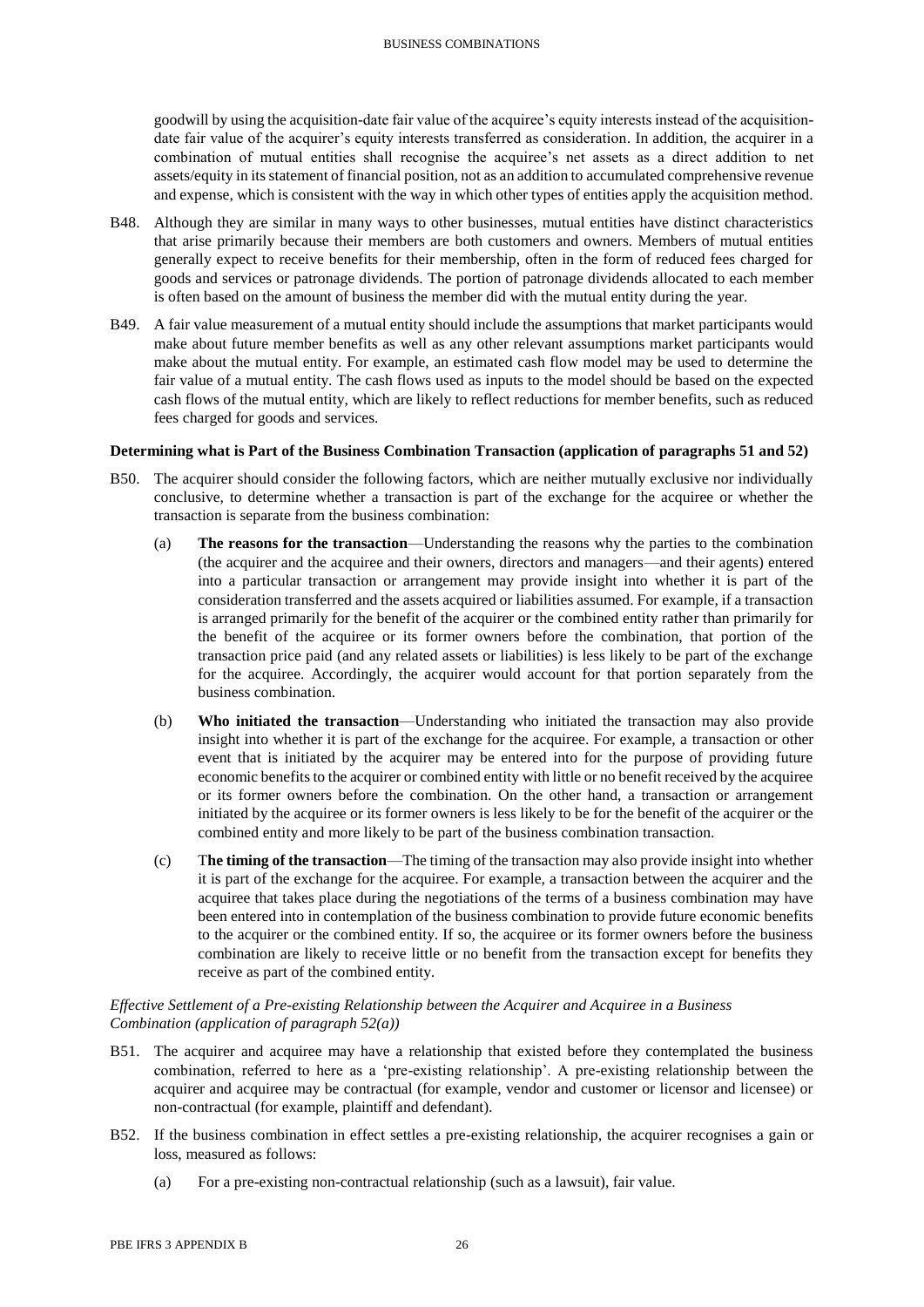- (b) For a pre-existing contractual relationship, the lesser of (i) and (ii):
	- (i) The amount by which the contract is favourable or unfavourable from the perspective of the acquirer when compared with terms for current market transactions for the same or similar items. (An unfavourable contract is a contract that is unfavourable in terms of current market terms. It is not necessarily an onerous contract in which the unavoidable costs of meeting the obligations under the contract exceed the economic benefits expected to be received under  $it$ )
	- (ii) The amount of any stated settlement provisions in the contract available to the counterparty to whom the contract is unfavourable.

If (ii) is less than (i), the difference is included as part of the business combination accounting.

The amount of gain or loss recognised may depend in part on whether the acquirer had previously recognised a related asset or liability, and the reported gain or loss therefore may differ from the amount calculated by applying the above requirements.

B53. A pre-existing relationship may be a contract that the acquirer recognises as a reacquired right. If the contract includes terms that are favourable or unfavourable when compared with pricing for current market transactions for the same or similar items, the acquirer recognises, separately from the business combination, a gain or loss for the effective settlement of the contract, measured in accordance with paragraph B52.

## *Arrangements for Contingent Payments to Employees or Selling Shareholders (application of paragraph 52(b))*

- B54. Whether arrangements for contingent payments to employees or selling shareholders are contingent consideration in the business combination or are separate transactions depends on the nature of the arrangements. Understanding the reasons why the acquisition agreement includes a provision for contingent payments, who initiated the arrangement and when the parties entered into the arrangement may be helpful in assessing the nature of the arrangement.
- B55. If it is not clear whether an arrangement for payments to employees or selling shareholders is part of the exchange for the acquiree or is a transaction separate from the business combination, the acquirer should consider the following indicators:
	- (a) *Continuing employment*—The terms of continuing employment by the selling shareholders who become key employees may be an indicator of the substance of a contingent consideration arrangement. The relevant terms of continuing employment may be included in an employment agreement, acquisition agreement or some other document. A contingent consideration arrangement in which the payments are automatically forfeited if employment terminates is remuneration for post-combination services. Arrangements in which the contingent payments are not affected by employment termination may indicate that the contingent payments are additional consideration rather than remuneration.
	- (b) *Duration of continuing employment*—If the period of required employment coincides with or is longer than the contingent payment period, that fact may indicate that the contingent payments are, in substance, remuneration.
	- (c) *Level of remuneration*—Situations in which employee remuneration other than the contingent payments is at a reasonable level in comparison with that of other key employees in the combined entity may indicate that the contingent payments are additional consideration rather than remuneration.
	- (d) *Incremental payments to employees*—If selling shareholders who do not become employees receive lower contingent payments on a per-share basis than the selling shareholders who become employees of the combined entity, that fact may indicate that the incremental amount of contingent payments to the selling shareholders who become employees is remuneration.
	- (e) *Number of shares owned*—The relative number of shares owned by the selling shareholders who remain as key employees may be an indicator of the substance of the contingent consideration arrangement. For example, if the selling shareholders who owned substantially all of the shares in the acquiree continue as key employees, that fact may indicate that the arrangement is, in substance, a profit-sharing arrangement intended to provide remuneration for post-combination services.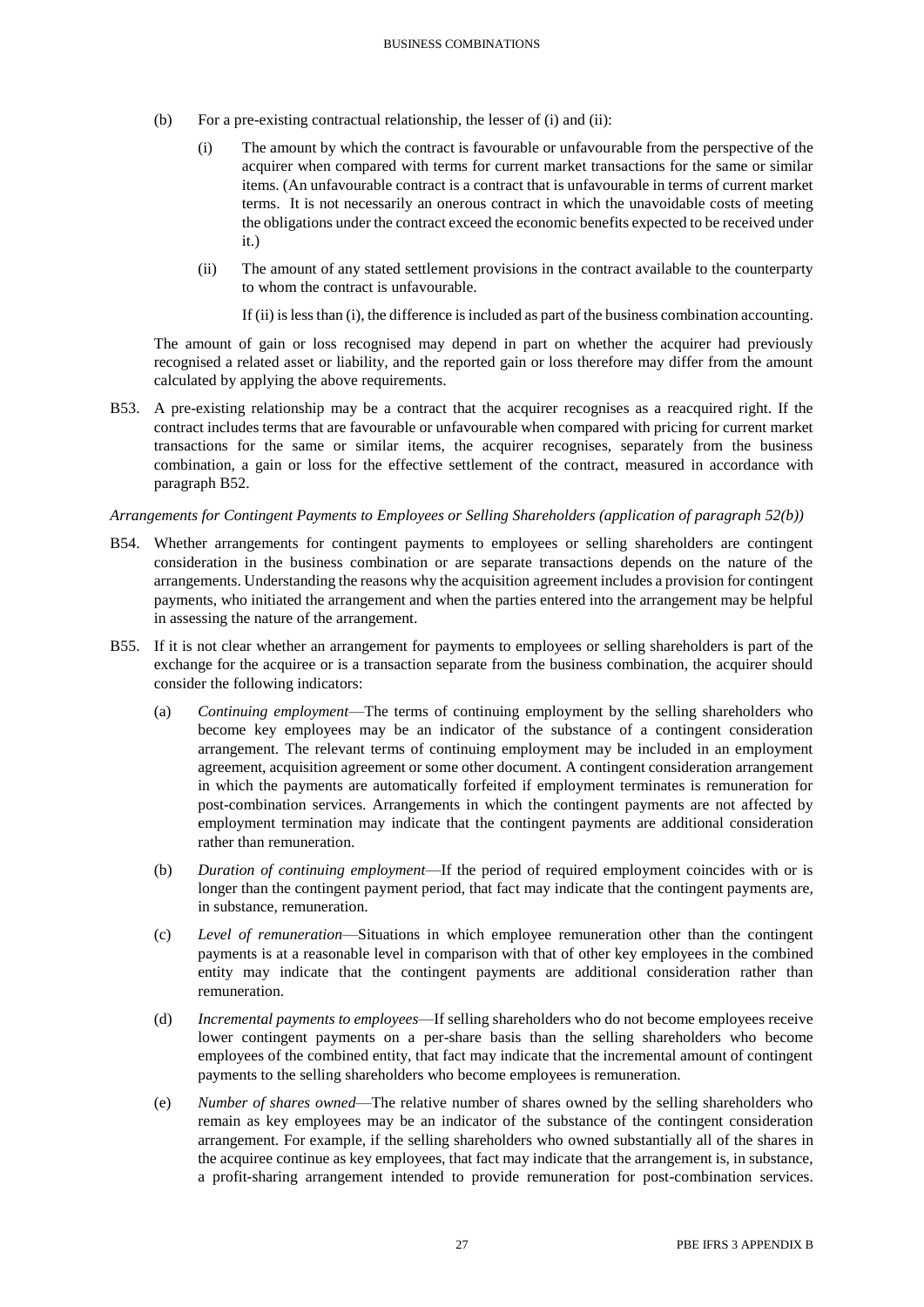Alternatively, if selling shareholders who continue as key employees owned only a small number of shares of the acquiree and all selling shareholders receive the same amount of contingent consideration on a per-share basis, that fact may indicate that the contingent payments are additional consideration. The pre-acquisition ownership interests held by parties related to selling shareholders who continue as key employees, such as family members, should also be considered.

- (f) *Linkage to the valuation*—If the initial consideration transferred at the acquisition date is based on the low end of a range established in the valuation of the acquiree and the contingent formula relates to that valuation approach, that fact may suggest that the contingent payments are additional consideration. Alternatively, if the contingent payment formula is consistent with prior profitsharing arrangements, that fact may suggest that the substance of the arrangement is to provide remuneration.
- (g) *Formula for determining consideration*—The formula used to determine the contingent payment may be helpful in assessing the substance of the arrangement. For example, if a contingent payment is determined on the basis of a multiple of earnings, that might suggest that the obligation is contingent consideration in the business combination and that the formula is intended to establish or verify the fair value of the acquiree. In contrast, a contingent payment that is a specified percentage of earnings might suggest that the obligation to employees is a profit-sharing arrangement to remunerate employees for services rendered.
- (h) *Other agreements and issues*—The terms of other arrangements with selling shareholders (such as agreements not to compete, executory contracts, consulting contracts and property lease agreements) and the income tax treatment of contingent payments may indicate that contingent payments are attributable to something other than consideration for the acquiree. For example, in connection with the acquisition, the acquirer might enter into a property lease arrangement with a significant selling shareholder. If the lease payments specified in the lease contract are significantly below market, some or all of the contingent payments to the lessor (the selling shareholder) required by a separate arrangement for contingent payments might be, in substance, payments for the use of the leased property that the acquirer should recognise separately in its post-combination financial statements. In contrast, if the lease contract specifies lease payments that are consistent with market terms for the leased property, the arrangement for contingent payments to the selling shareholder may be contingent consideration in the business combination.

B56–B62B. [Not used]

## **Other PBE Standards that Provide Guidance on Subsequent Measurement and Accounting (application of paragraph 54)**

- B63. Examples of other PBE Standards that provide guidance on subsequently measuring and accounting for assets acquired and liabilities assumed or incurred in a business combination include:
	- (a) PBE IPSAS 31 prescribes the accounting for identifiable intangible assets acquired in a business combination. The acquirer measures goodwill at the amount recognised at the acquisition date less any accumulated impairment losses. PBE IPSAS 21 *Impairment of Non-Cash-Generating Assets*  and PBE IPSAS 26 *Impairment of Cash-Generating Assets* prescribe the accounting for impairment losses.
	- (b) PBE IFRS 4 *Insurance Contracts* provides guidance on the subsequent accounting for an insurance contract acquired in a business combination.
	- (c) PBE IAS 12 *Income Taxes* prescribes the subsequent accounting for deferred tax assets (including unrecognised deferred tax assets) and liabilities acquired in a business combination.
	- (d) [Not used]
	- (e) PBE IPSAS 35 provides guidance on accounting for changes in a controlling entity's ownership interest in a controlled entity after control is obtained.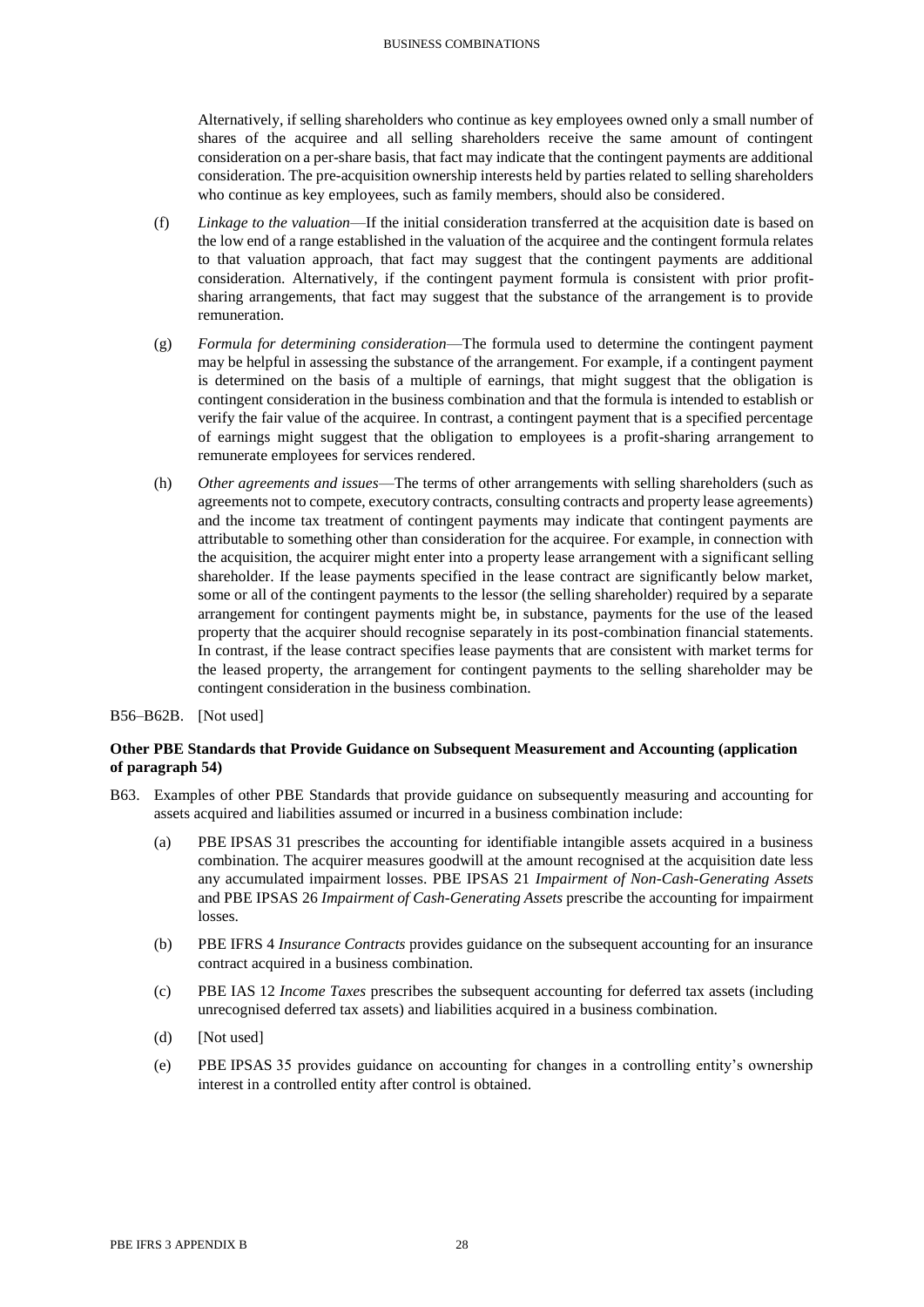#### **Disclosures (application of paragraphs 59 and 61)**

- B64. To meet the objective in paragraph 59, the acquirer shall disclose the following information for each business combination that occurs during the reporting period:
	- (a) The name and a description of the acquiree.
	- (b) The acquisition date.
	- (c) The percentage of voting equity interests acquired.
	- \*(d) The primary reasons for the business combination and a description of how the acquirer obtained control of the acquiree.
	- \*(e) A qualitative description of the factors that make up the goodwill recognised, such as expected synergies from combining operations of the acquiree and the acquirer, intangible assets that do not qualify for separate recognition or other factors.
	- (f) The acquisition-date fair value of the total consideration transferred and the acquisition-date fair value of each major class of consideration, such as:
		- (i) Cash;
		- (ii) Other tangible or intangible assets, including a business or controlled entity of the acquirer;
		- (iii) Liabilities incurred, for example, a liability for contingent consideration; and
		- (iv) Equity interests of the acquirer, including the number of instruments or interests issued or issuable and the method of determining the fair value of those instruments or interests.
	- (g) For contingent consideration arrangements and indemnification assets:
		- (i) The amount recognised as of the acquisition date;
		- (ii) A description of the arrangement and the basis for determining the amount of the payment; and
		- (iii) An estimate of the range of outcomes (undiscounted) or, if a range cannot be estimated, that fact and the reasons why a range cannot be estimated. If the maximum amount of the payment is unlimited, the acquirer shall disclose that fact.
	- \*(h) For acquired receivables:
		- (i) The fair value of the receivables;
		- (ii) The gross contractual amounts receivable; and
		- (iii) The best estimate at the acquisition date of the contractual cash flows not expected to be collected.

The disclosures shall be provided by major class of receivable, such as loans, direct finance leases and any other class of receivables.

- (i) The amounts recognised as of the acquisition date for each major class of assets acquired and liabilities assumed.
- (j) For each contingent liability recognised in accordance with paragraph 23, the information required in paragraph 98 of PBE IPSAS 19. If a contingent liability is not recognised because its fair value cannot be measured reliably, the acquirer shall disclose:
	- \*(i) The information required by paragraph 100 of PBE IPSAS 19; and
	- \*(ii) The reasons why the liability cannot be measured reliably.
- \*(k) The total amount of goodwill that is expected to be deductible for tax purposes.
- \*(l) For transactions that are recognised separately from the acquisition of assets and assumption of liabilities in the business combination in accordance with paragraph 51:
	- (i) A description of each transaction;
	- (ii) How the acquirer accounted for each transaction;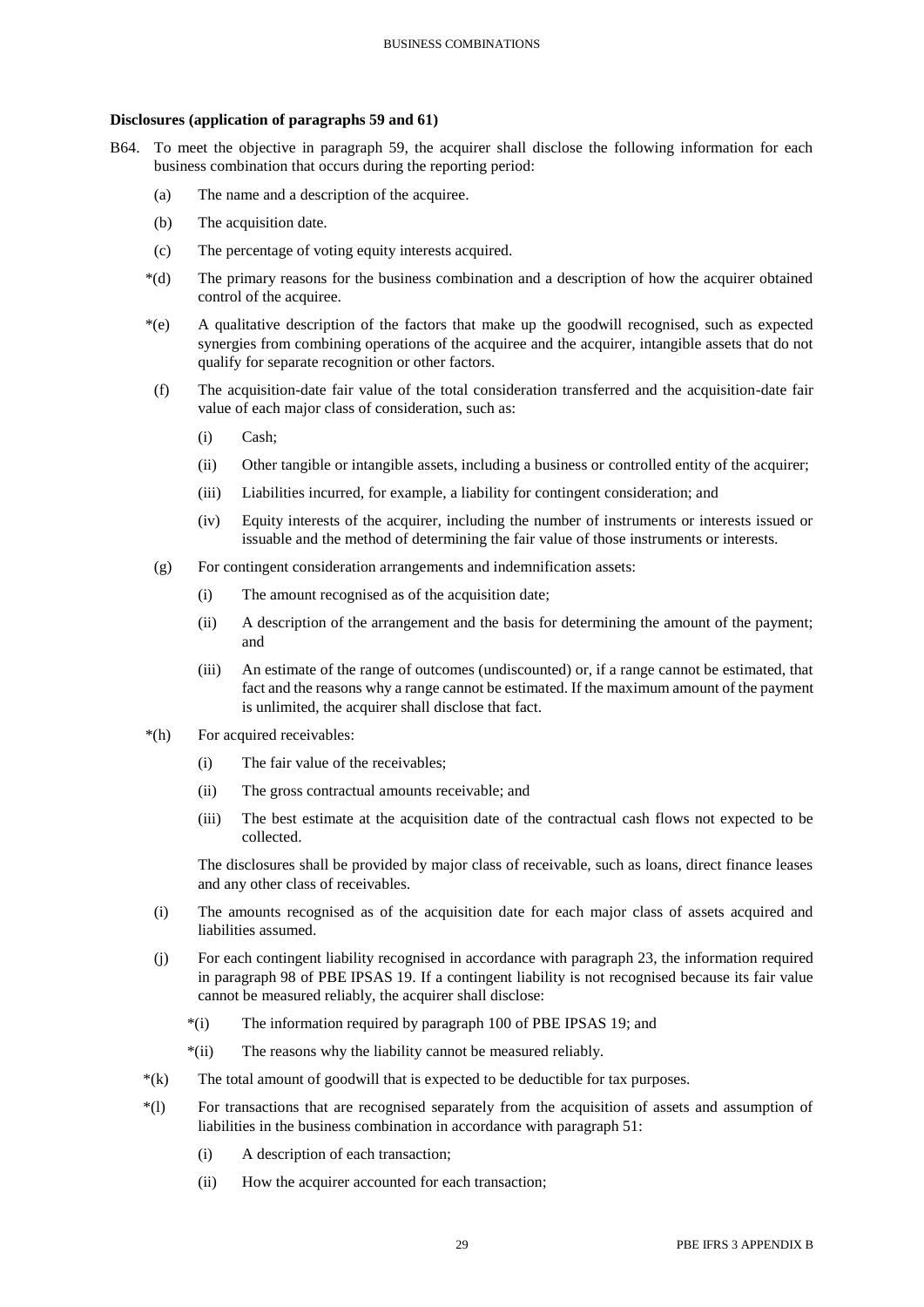- (iii) The amounts recognised for each transaction and the line item in the financial statements in which each amount is recognised; and
- (iv) If the transaction is the effective settlement of a pre-existing relationship, the method used to determine the settlement amount.
- \*(m) The disclosure of separately recognised transactions required by (l) shall include the amount of acquisition-related costs and, separately, the amount of those costs recognised as an expense and the line item or items in the statement of comprehensive revenue and expense in which those expenses are recognised. The amount of any issue costs not recognised as an expense and how they were recognised shall also be disclosed.
	- (n) In a bargain purchase (see paragraphs 34–36):
		- (i) The amount of any gain recognised in accordance with paragraph 34 and the line item in the statement of comprehensive revenue and expense in which the gain is recognised; and
		- \*(ii) A description of the reasons why the transaction resulted in a gain.
	- (o) For each business combination in which the acquirer holds less than 100 per cent of the equity interests in the acquiree at the acquisition date:
		- (i) The amount of the non-controlling interest in the acquiree recognised at the acquisition date and the measurement basis for that amount; and
		- (ii) For each non-controlling interest in an acquiree measured at fair value, the valuation techniques and key model inputs used for determining that value.
- (p) In a business combination achieved in stages:
	- (i) The acquisition-date fair value of the equity interest in the acquiree held by the acquirer immediately before the acquisition date; and
	- (ii) The amount of any gain or loss recognised as a result of remeasuring to fair value the equity interest in the acquiree held by the acquirer before the business combination (see paragraph 42) and the line item in the statement of comprehensive revenue and expense in which that gain or loss is recognised.
- \*(q) The following information:
	- (i) The amounts of revenue and surplus or deficit of the acquiree since the acquisition date included in the consolidated statement of comprehensive revenue and expense for the reporting period; and
	- (ii) The revenue and surplus or deficit of the combined entity for the current reporting period as though the acquisition date for all business combinations that occurred during the year had been as of the beginning of the annual reporting period.

If disclosure of any of the information required by this subparagraph is impracticable, the acquirer shall disclose that fact and explain why the disclosure is impracticable. This Standard uses the term 'impracticable' with the same meaning as in PBE IPSAS 3 *Accounting Policies, Changes in Accounting Estimates and Errors*.

- RDR B64.1 A Tier 2 entity is not required to make the disclosures required in paragraph B64(j)(i) and (ii) if a contingent liability is not recognised in accordance with paragraph 23 because its fair value cannot be measured reliably.
- \*B65. For individually immaterial business combinations occurring during the reporting period that are material collectively, the acquirer shall disclose in aggregate the information required by paragraph B64(e)–(q).
- RDR B65.1 For individually immaterial business combinations occurring during the reporting period that are material collectively, a Tier 2 acquirer shall disclose in aggregate the information required by paragraphs  $B64(f)$ ,  $B64(g)$ ,  $B64(i)$ ,  $B64(n)(i)$ ,  $B64(o)(i)$  and  $B64(p)$  and the first sentence of paragraph B64(j).
- \*B66. If the acquisition date of a business combination is after the end of the reporting period but before the financial statements are authorised for issue, the acquirer shall disclose the information required by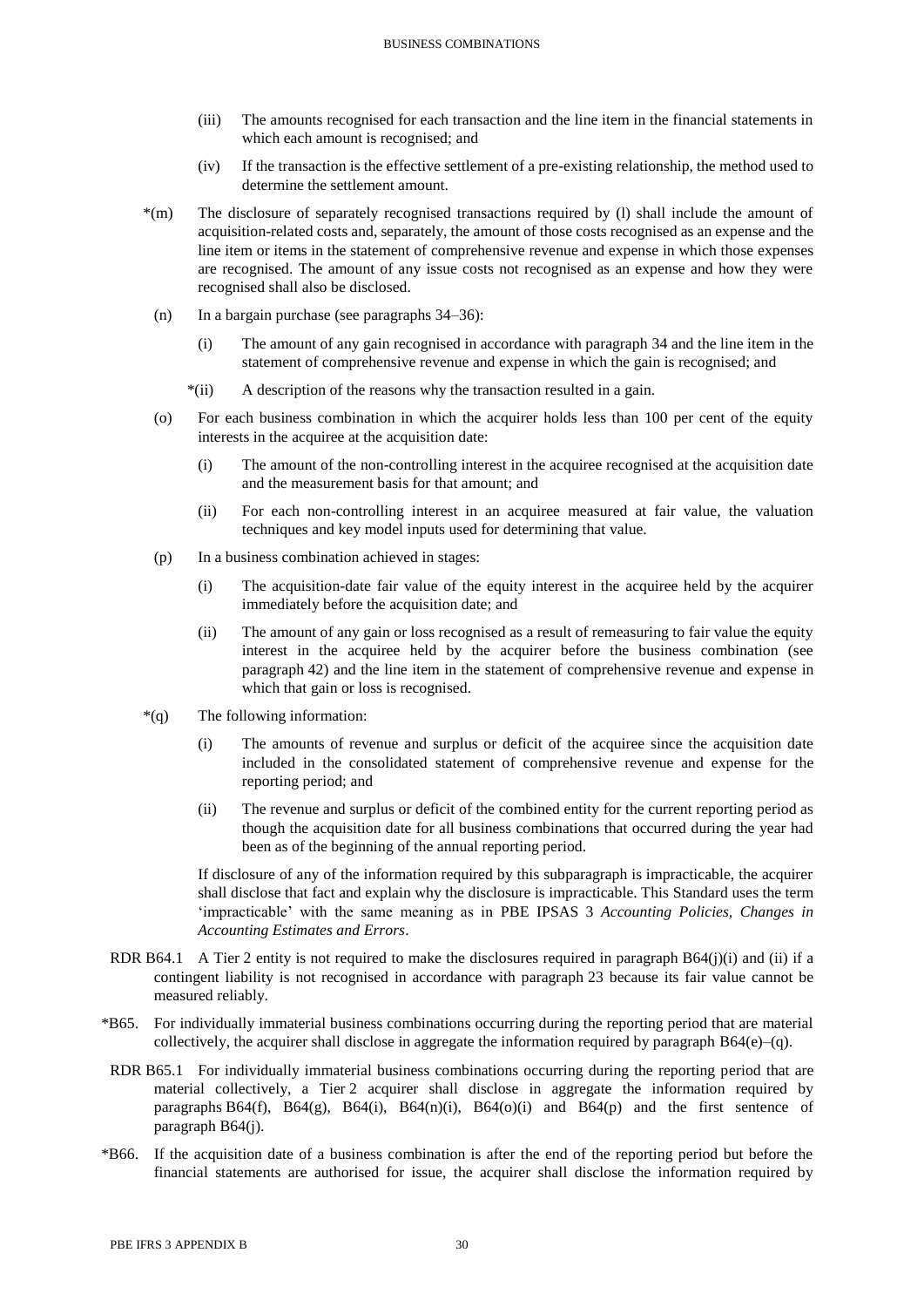paragraph B64 unless the initial accounting for the business combination is incomplete at the time the financial statements are authorised for issue. In that situation, the acquirer shall describe which disclosures could not be made and the reasons why they cannot be made.

- B67. To meet the objective in paragraph 61, the acquirer shall disclose the following information for each material business combination or in the aggregate for individually immaterial business combinations that are material collectively:
	- \*(a) If the initial accounting for a business combination is incomplete (see paragraph 45) for particular assets, liabilities, non-controlling interests or items of consideration and the amounts recognised in the financial statements for the business combination thus have been determined only provisionally:
		- (i) The reasons why the initial accounting for the business combination is incomplete;
		- (ii) The assets, liabilities, equity interests or items of consideration for which the initial accounting is incomplete; and
		- (iii) The nature and amount of any measurement period adjustments recognised during the reporting period in accordance with paragraph 49.
	- \*(b) For each reporting period after the acquisition date until the entity collects, sells or otherwise loses the right to a contingent consideration asset, or until the entity settles a contingent consideration liability or the liability is cancelled or expires:
		- (i) Any changes in the recognised amounts, including any differences arising upon settlement;
		- (ii) Any changes in the range of outcomes (undiscounted) and the reasons for those changes; and
		- (iii) The valuation techniques and key model inputs used to measure contingent consideration.
	- \*(c) For contingent liabilities recognised in a business combination, the acquirer shall disclose the information required by paragraphs 97 and 98 of PBE IPSAS 19 for each class of provision. <sup>2</sup>
	- (d) A reconciliation of the carrying amount of goodwill at the beginning and end of the reporting period showing separately:
		- (i) The gross amount and accumulated impairment losses at the beginning of the reporting period.
		- (ii) Additional goodwill recognised during the reporting period, except goodwill included in a disposal group that, on acquisition, meets the criteria to be classified as held for sale in accordance with PBE IFRS 5 *Non-current Assets Held for Sale and Discontinued Operations.*
		- (iii) Adjustments resulting from the subsequent recognition of deferred tax assets during the reporting period.
		- (iv) Goodwill included in a disposal group classified as held for sale in accordance with PBE IFRS 5 and goodwill derecognised during the reporting period without having previously been included in a disposal group classified as held for sale.
		- (v) Impairment losses recognised during the reporting period in accordance with PBE IPSAS 26. (PBE IPSAS 26 requires disclosure of information about the recoverable amount and impairment of goodwill in addition to this requirement.)
		- (vi) Net exchange rate differences arising during the reporting period in accordance with PBE IPSAS 4 *The Effects of Changes in Foreign Exchange Rates*.
		- (vii) Any other changes in the carrying amount during the reporting period.
		- (viii) The gross amount and accumulated impairment losses at the end of the reporting period.

 $\overline{a}$ 

See PBE IPSAS 19 paragraph 97 for disclosure concessions for Tier 2 entities.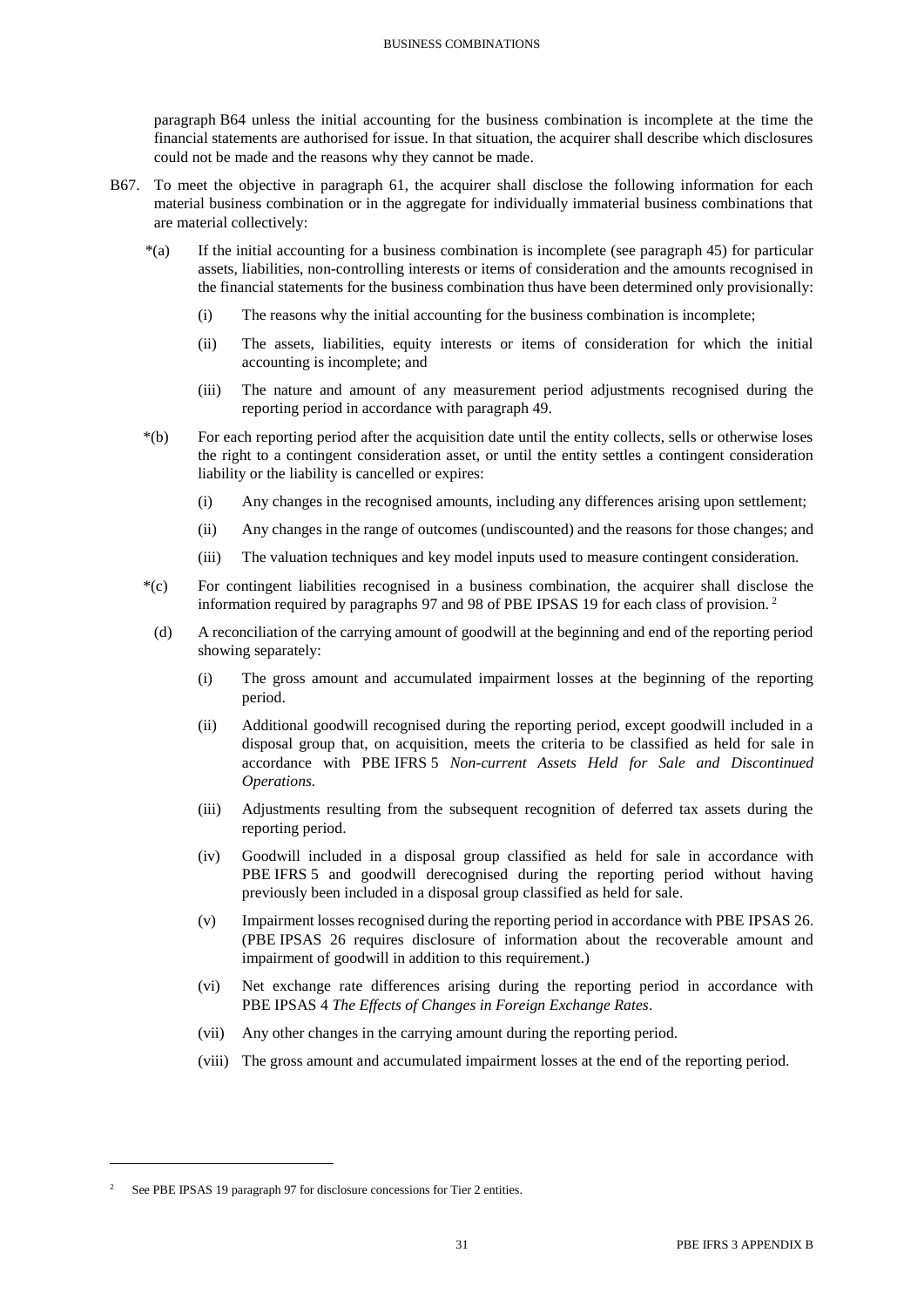- \*(e) The amount and an explanation of any gain or loss recognised in the current reporting period that both:
	- (i) Relates to the identifiable assets acquired or liabilities assumed in a business combination that was effected in the current or previous reporting period; and
	- (ii) Is of such a size, nature or incidence that disclosure is relevant to understanding the combined entity's financial statements.
- RDR B67.1 A Tier 2 entity is not required to disclose the reconciliation specified in paragraph B67(d) for prior periods.

B68–B69. [Not used]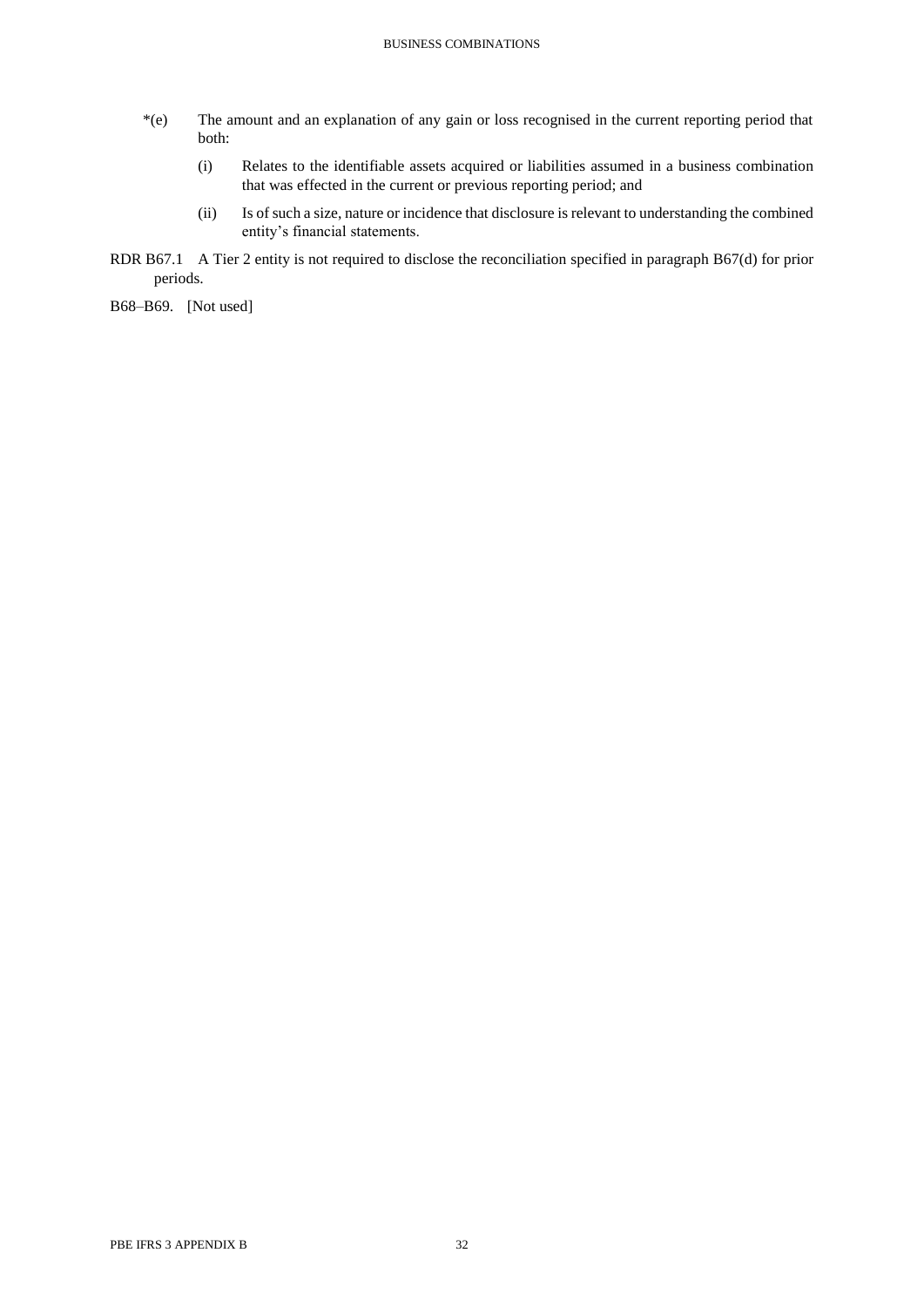## **Basis for Conclusions**

*This Basis for Conclusions accompanies, but is not part of, PBE IFRS 3.*

- BC1. The New Zealand Accounting Standard Board (NZASB) has not modified the recognition and measurement requirements in NZ IFRS 3 *Business Combinations* for application by Tier 1 and Tier 2 public benefit entities. Where applicable, disclosure concessions have been identified for Tier 2 entities and the language generalised for use by public benefit entities. The NZASB considered that the requirements of NZ IFRS 3 are appropriate for application by public benefit entities.
- BC2. Illustrative examples on the application of IFRS 3 *Business Combinations* are available in the additional material for NZ IFRS 3 on the XRB website at www.xrb.govt.nz.

#### **Scope**

- BC3. The NZASB noted that NZ IFRS 3 provided a scope exemption for local authority reorganisations and noted that the rationale for providing this exemption had been set out in the Basis for Conclusions on NZ IFRS 3. The NZASB noted that the scope exemption in NZ IFRS 3 had been determined after following due process and seeking feedback from New Zealand constituents.
- BC4. The NZASB agreed to provide the same scope exemption as that in NZ IFRS 3 as an interim measure pending the development of an International Public Sector Accounting Standard dealing with public sector combinations.

#### **2015 Omnibus Amendments to PBE Standards**

BC5. In the IASB's *Annual Improvements to IFRSs Cycle 2012-2014* the IASB amended IFRS 3 *Business Combinations* to clarify that contingent consideration that is classified as an asset or a liability shall be measured at fair value at each reporting date even if it is a non-financial instrument. There were consequential amendments to IAS 39 *Financial Instruments: Recognition and Measurement* and IAS 37 *Provisions, Contingent Liabilities and Contingent Assets.* The IPSASB did not make the equivalent amendments in its *Improvements to IPSASs 2014* because, at that point, there was no IPSAS equivalent to IFRS 3. The NZASB noted that the IPSASB proposes to develop requirements for public sector combinations and may subsequently consider the IASB's amendment, but considered that the amendment would improve clarity and should be incorporated in PBE IFRS 3. The NZASB therefore included an equivalent amendment in its *2015 Omnibus Amendments to PBE Standards.*

#### **2018 Omnibus Amendments to PBE Standards**

BC6. In December 2017 the IASB issued *Annual Improvements to IFRS® Standards 2015–2017 Cycle* which amended IFRS 3 *Business Combinations.* The amendments clarified that when an entity obtains control of a business that is a joint operation, it remeasures previously held interests in that business. The IPSASB subsequently issued *Improvements to IPSAS, 2018* which incorporated equivalent amendments in IPSAS 40 *Public Sector Combinations*. The NZASB incorporated equivalent amendments in PBE IFRS 3, pending the development of a PBE Standard based on IPSAS 40.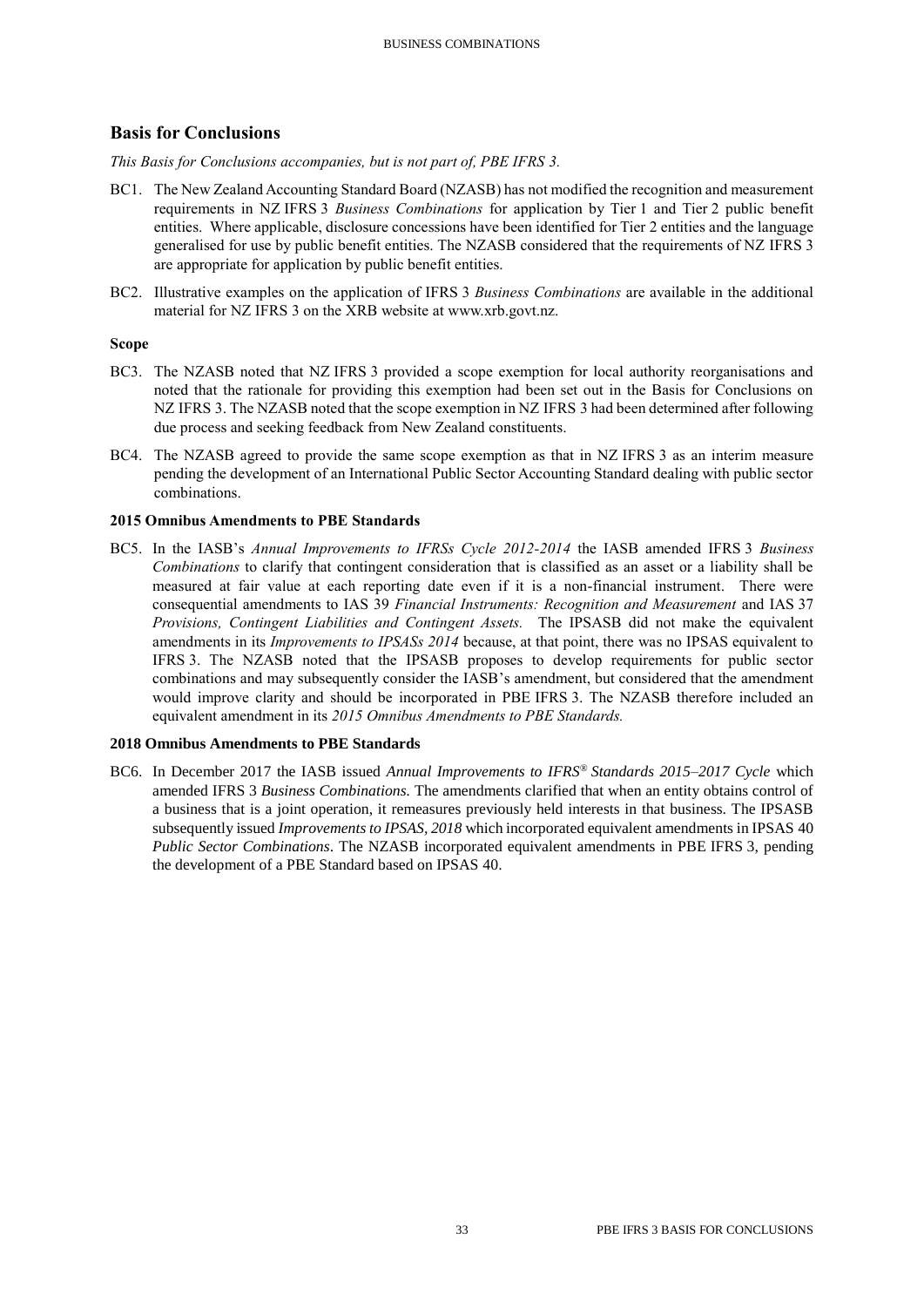## **History of Amendments**

PBE IFRS 3 *Business Combinations* was issued in September 2014.

This table lists the pronouncements establishing and substantially amending PBE IFRS 3. The table is based on amendments issued as at 31 January 2019 other than consequential amendments resulting from early adoption of PBE IFRS 9 *Financial Instruments* and PBE FRS 48 *Service Performance Reporting*.

| <b>Pronouncements</b>                                 | Date issued      | <b>Early operative</b><br>date                                                        | <b>Effective date</b><br>(annual financial<br>statements  on<br>or after ) |
|-------------------------------------------------------|------------------|---------------------------------------------------------------------------------------|----------------------------------------------------------------------------|
| PBE IFRS 3 Business Combinations                      | Sept 2014        | Early application<br>is permitted for<br>not-for-profit<br>public benefit<br>entities | 1 April 2015                                                               |
| 2015 Omnibus Amendments to PBE Standards              | <b>July 2015</b> | Early application<br>is permitted                                                     | 1 Jan 2016                                                                 |
| 2016 Omnibus Amendments to PBE Standards              | Jan 2017         |                                                                                       | 1 Jan 2017                                                                 |
| PBE IPSAS 35 Consolidated Financial Statements        | Jan 2017         | Early application<br>is permitted                                                     | 1 Jan 2019                                                                 |
| PBE IPSAS 37 Joint Arrangements                       | Jan 2017         | Early application<br>is permitted                                                     | 1 Jan 2019                                                                 |
| PBE IFRS 9 Financial Instruments <sup>3</sup>         | Jan 2017         | Early application<br>is permitted                                                     | 1 Jan 2021                                                                 |
| PBE IPSAS 39 Employee Benefits                        | May 2017         | Early application<br>is permitted                                                     | 1 Jan 2019                                                                 |
| PBE FRS 48 Service Performance Reporting <sup>4</sup> | Nov 2017         | Early application<br>is permitted                                                     | 1 Jan 2021                                                                 |
| 2018 Omnibus Amendments to PBE Standards              | Nov 2018         | Early application<br>is permitted                                                     | 1 Jan 2019                                                                 |

| Table of Amended Paragraphs in PBE IFRS 3 |                     |                                                      |  |
|-------------------------------------------|---------------------|------------------------------------------------------|--|
| Paragraph affected                        | <b>How affected</b> | $By \dots [date]$                                    |  |
| Paragraph 1                               | Amended             | 2016 Omnibus Amendments to PBE Standards [Jan 2017]  |  |
| Paragraph 2                               | Amended             | PBE IPSAS 37 [Jan 2017]                              |  |
| Paragraph 2A                              | Added               | PBE IPSAS 35 [Jan 2017]                              |  |
| Paragraph 2.4                             | Amended             | PBE IPSAS 35 [Jan 2017]                              |  |
| Paragraph 7                               | Amended             | PBE IPSAS 35 [Jan 2017]                              |  |
| Paragraph 11                              | Amended             | 2016 Omnibus Amendments to PBE Standards [Jan 2017]  |  |
| Paragraph 22                              | Amended             | 2016 Omnibus Amendments to PBE Standards [Jan 2017]  |  |
| Paragraph 26                              | Amended             | PBE IPSAS 39 <i>Employee Benefits</i> [May 2017]     |  |
| Paragraph 40                              | Amended             | 2015 Omnibus Amendments to PBE Standards [July 2015] |  |
| Paragraph 42A                             | Added               | 2018 Omnibus Amendments to PBE Standards [Nov 2018]  |  |

<sup>&</sup>lt;sup>3</sup> PBE IFRS 9 has not been compiled.

 $\overline{a}$ 

<sup>4</sup> PBE FRS 48 has not been compiled.